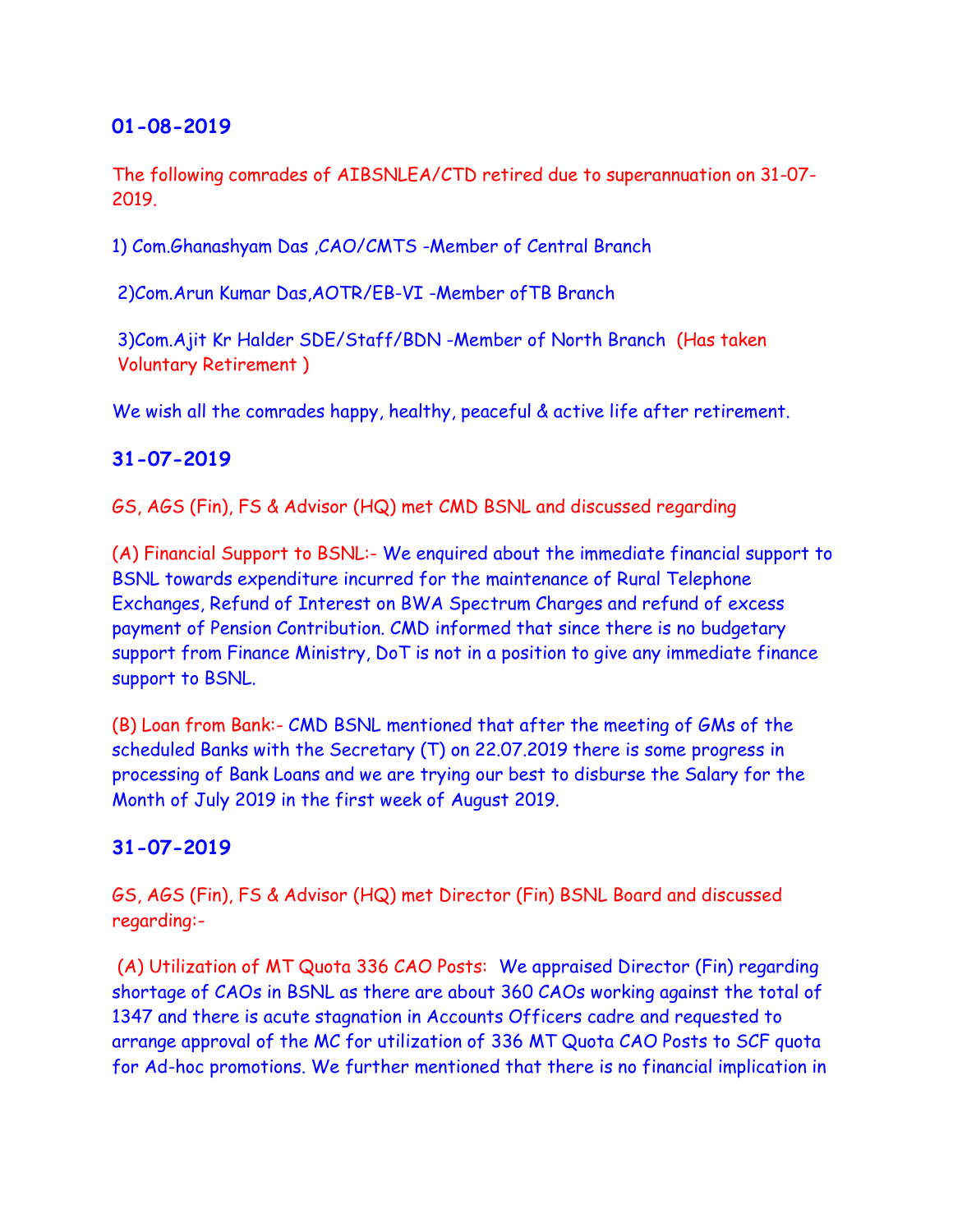the CAO promotions. Director (Fin) mentioned that if there is no financial implication, the case will be discussed with CMD BSNL for clearance of the MC.

(B) Financial Condition of BSNL:- Director (Fin) mentioned that the revenue collection during the month has been utilized for the payments of GST, TDS, Interest to Bank Loans & EB bills etc. and there is no scope for the payment of the Salary for the Month of July from the Revenue Collections. However, he assured that we are trying our best to arrange the disbursement of Salary at the earliest.

## **31-07-2019**

GS, AGS(Fin), FS & Advisor (HQ) met Director (CM/HR) BSNL Board and discussed regarding:-

(A) DE to DGM Promotion Orders- We requested to intervene in the matter of promotion orders from DE/AGM(T) to DGM (T) as it has already been badly delayed. Director (CM/HR) immediately asked over phone to PGM (Pers) and directed him to take immediate action to get clearance from Hon'ble Court Chandigarh for the early issuance of the promotion orders. However, we further requested to issue the DE to DGM promotion on ad-hoc basis since we have already submitted the Seniority list of TES Group- B to the Hon'ble CAT Chandigarh and there is no interim injunction available in this regard. Director (HR) assured an early action in this regar

(B) Utilization of MT Quota 336 CAO Posts: We discussed Director (HR) regarding shortage of CAOs in BSNL as there are about 360 CAOs working against the total of 1347 and there is acute stagnation in Accounts Officers cadre and requested to give approval for utilization of 336 MT Quota CAO Posts to SCF quota for Ad-hoc promotions. Director (CM/HR) mentioned that promotions can be given subject to the condition that there will be no financial implication, since BSNL is facing heavy financial crunch. As the Management including CMD BSNL, Dir (CM/HR), Dir (Fin) & Dir (EB), all have joined BSNL Board recently and Dir (HR) assured that he will appraise the matter to all the Directors. However, the case is under submission and after discussion it will be approved

(C) Review the decision for the reversion of SDEs promoted in 2008 through LDCE conducted during 2007: We requested to review the decision for the reversion of SDEs promoted in 2008 through LDCE conducted during 2007, as per the judgment pronounced by the Madras High Court and allow them to continue to work as SDE Regular. We pleaded that as per the clarification issued by BSNL CO letter dated 16.04.2007, the JTOs have been permitted to appear the LDCE on 15.07.2007 and they have passed the LDCE and promoted as SDE in the year 2008. They are working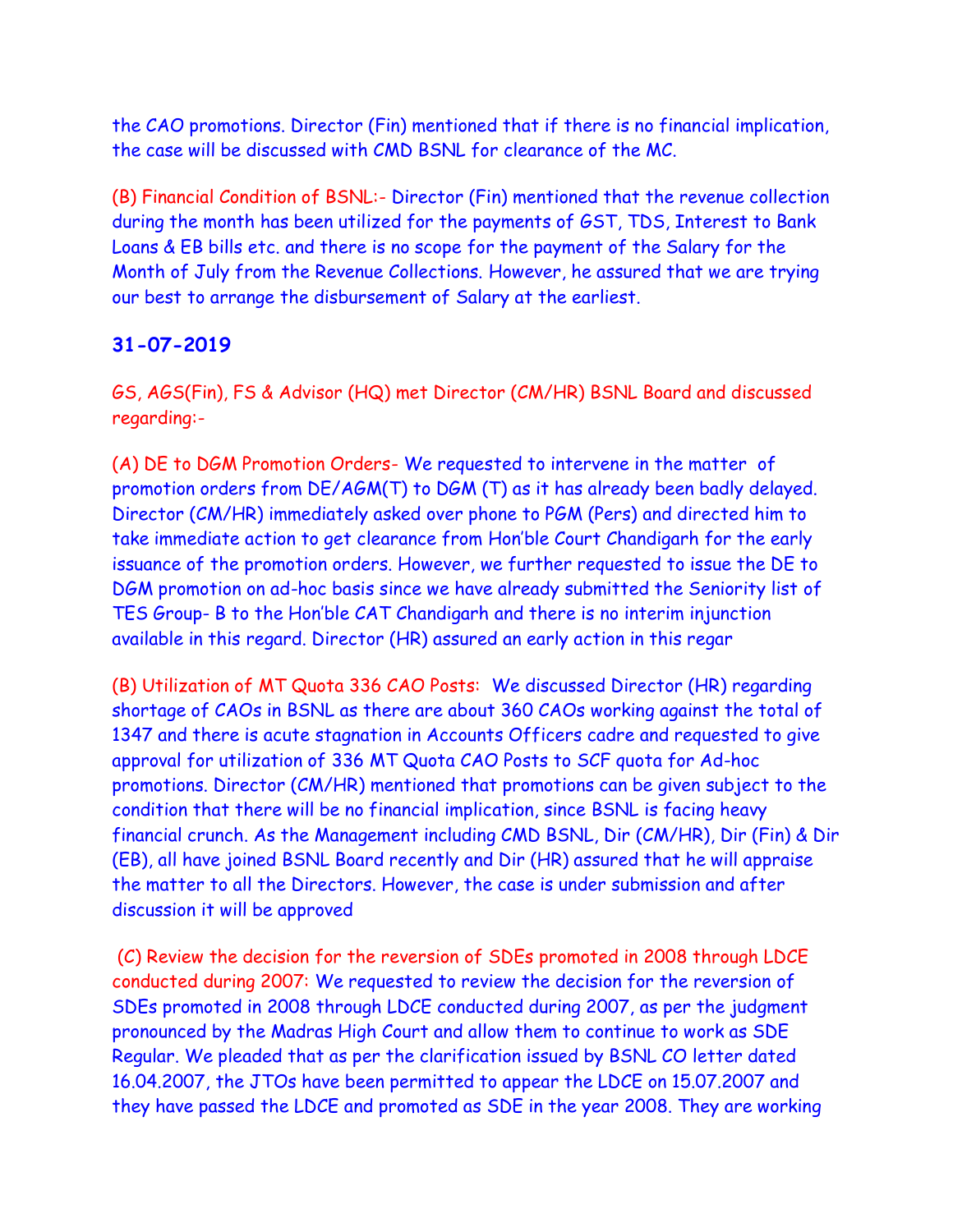as SDEs (Regular) for the past 11 years and their names are appearing in the DE Seniority list No 8 and they are waiting for the DE promotion very eagerly. We further mentioned that the Rule amended during the year 2013 can not be applied to the Exam conducted during 2007. After detailed discussions, Director (CM/HR) convinced by our submission and assured positive consideration.

(D)Request transfers in the cadre of DGM (T) :- We requested for the early issuance of transfer orders in the cadre of DGM (T) since they have completed more than two years and some of the Officers has attained the age of 59. Director (CM/HR) mentioned that the proposal sent to the competent authority & returned with some queries, the same will be replied shortly.

(E) Consideration of Permission for Deputation: We requested to clear the pending requests of deputation cases. Director (CM/HR) mentioned that as per the instructions of CMD BSNL, the draft proposal for deputation has been prepared and submitted to the competent authority for consideration. However, some individual cases will be considered case by case.

 Further, Director (CM/HR) appealed that all the Associations and Unions,should come forward for discussion with suggestions to manage the present financial crunch in the BSNL and requested to sacrifice something for the early settlement of the long pending Electricity Bills, Contact Labour Bills etc., which will give the impact of revenue increase. He further appealed for extending support during this critical period. We assured that the same will be discussed in the AUAB meeting scheduled to be held on 01.08.2019.

### **31-07-2019**

A GB meeting of AIBSNLEA/ CTD will be held on 02 08 2019 Friday at 3 PM in 8 Hare Street Club room.

6th AIC reporting will be done by the participants and CS & CP in the meeting followed by an interactive session.

All members are requested to attend positively. All the BS/BP and other COBs are requested to take initiative to make the GB successful.

# **31-07-2019**

**Status of Various Court Cases:**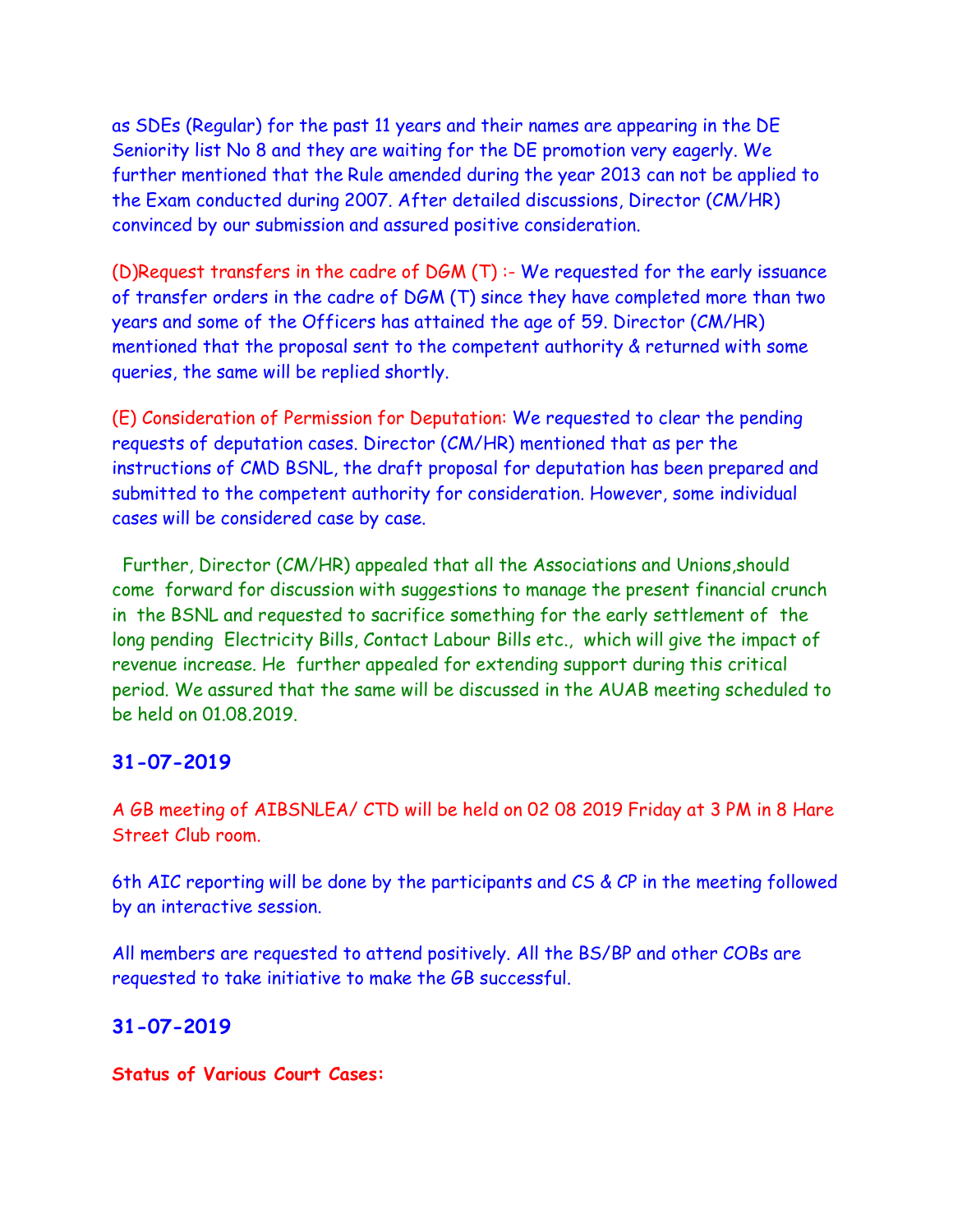a) DE (T) to DGM (T) Promotion case: DE (T) to DGM(T) Promotion case in Hon'ble CAT Chandigarh Posted for Next hearing on 30.8.2019. BSNL has filed an Urgent MA in Hon'ble CAT Chandigarh for early hearing but could not be heard due to nonavailability of Double Bench in CAT Chandigarh.

b) Withdrawal of Additional Increment in the same scale on functional promotion under EPP: DoT vide its letter dated 05.07.2017 withdraw additional Increment in the same scale on functional promotion under EPP. Against this, AIBSNLEA filed an OA in the Hon'ble PB CAT New Delhi for quashing the DoT's order. Accordingly, Hon'ble PB CAT after hearing quashed the said order dated 05.07.2017. Even after that DoT continued to reduce the pension of the BSNL retiree executives, against the DoT arbitrary action & not honored the PB CAT orders, AIBSNLEA has filed a Contempt Petition in the Hon'ble PB CAT New Delhi. Thereafter DoT stopped reducing the pension / revising the Pay fixation by obtaining an under taking from the retiring executives. Simultaneously, DoT has filed Writ Petition in the Hon'ble High Court of Delhi wherein AIBSNLEA has filed a caveat. The case was heard and posted for Next hearing on 12.09.2019.

c) AO to CAO Promotion Case: AO to CAO Promotion Case in respect of Shri Prakash Vir Vs BSNL came up for hearing in the Hon'ble CAT Chandigarh on 29.07.2019. Due to Advocate's Strike in Chandigarh, no Advocate either of Applicant side or BSNL side (Respondent) was appeared in the CAT and the Case adjourned for Next hearing on 18.11.2019. As per the instructions of AIBSNLEA CHQ, Com. Ashok Sharma, Circle President Punjab Circle was present in the Court.

d) (i) AO to CAO Status Quo case: Shri Anupam Yadav Vs BSNL case came up for hearing in the Hon'ble CAT Chandigarh on 15.7.2019 and posted for Next hearing on 29.8.2019.

(ii) BSNL filed a Writ petition in the Hon'ble High Court Chandigarh in the above Status Quo case. The case is posted for hearing today on 31.7.2019. Due to Advocate's Strike in Chandigarh, the Case adjourned for Next hearing on 17.9.2019.

f) FR.22(1) (a) (i) Pay Fixation Case of Officiating JTOs: The Next date of hearing of FR. 22(1) (a) (i) Pay Fixation Case of Officiating JTOs (AIBSNLEA Vs BSNL) in PB CAT New Delhi is posted for 12.9.2019.

g) JTO(T) to SDE(T) Promotion: The Review Petition filed by the BSNL for the JTO to SDE Promotion case in the Hon'ble High Court Ernakulum came up for final hearing on 20.6.2019. From BSNL Corporate Office, New Delhi DGM (Pers.-SM) and AGM (Pers.-Legal) were deputed to Ernakulum. Senior Lawyer from New Delhi argued the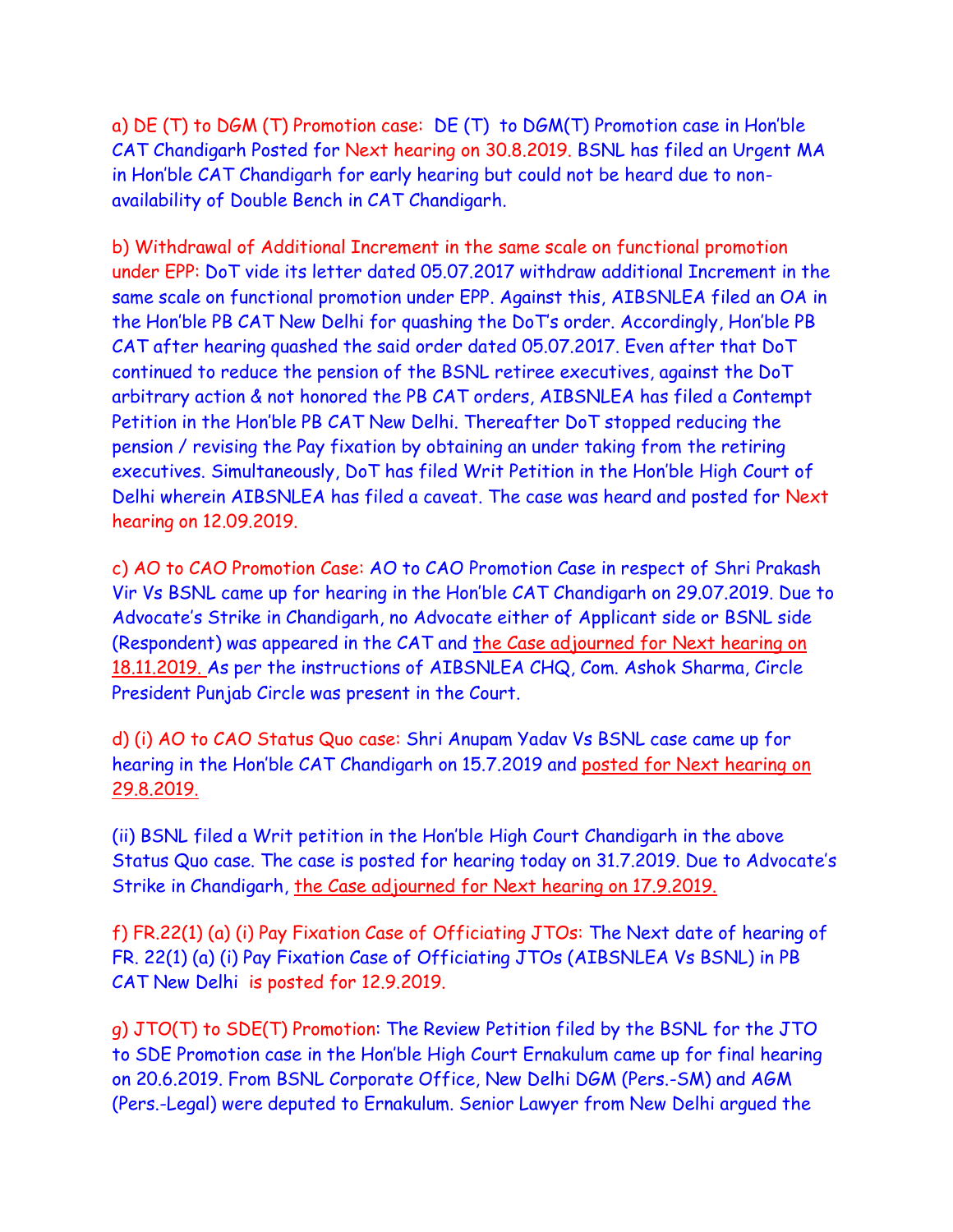case on behalf of BSNL. Arguments were completed and the Judgement is reserved. The proceedings on the Contempt Petition are stayed till the Judgement is delivered.

h) SDE(T) to DE(T) Promotion Contempt case: SDE(T) to DE(T) Promotion Contempt Petition case in the Hon'ble High Court Chandigarh has posted for Next hearing on 17.9.2019. The Main OA is also pending and posted for Next date on 14.10.2019.

## **31-07-2019**

GS writes to Shri P K Purwar, CMD, BSNL regarding request for review the decision for the reversion of SDEs promoted in 2008 through LDCE conducted during 2007.<<<<Click here for letter>>>>>

## **30-07-2019**

GS writes to Shri P K Purwar, CMD, BSNL regarding Utilization of 50% MT Internal Quota Posts in Accounts Wing to the Seniority Quota Posts of CAOs for giving promotions on adhoc basis in view of acute stagnation in the Cadre of Accounts Officers – our submissions regarding [<<<<<Click here for letter>>>>](http://www.aibsnleachq.in/CMD_190730.PDF)

# **30-07-2019**

Status of AO to CAO STATUS QUO case at Hon'ble CAT Chandigarh:-

AO to CAO 'Status Quo' case came up for hearing in the Hon'ble CAT Chandigarh on 29.07.2019. Due to Advocate's Strike in Chandigarh, no Advocate either of Applicant side or BSNL (Respondent) was appeared.

The Case adjourned for Next Hearing on 18.11.2019.

As per the instructions of AIBSNLEA CHQ, Com. Ashok Sharma, Circle President Punjab Circle was present in the court.

## **30-07-2019**

GS, AGS (Fin), FS & Advisor (HQ) met with PGM (Pers) and discussed regarding

1) DE to DGM Promotion Orders- We requested to issue the promotion orders from DE/AGM(T) to DGM (T). We expressed our serious concern against non filling up of the vacant DGM (T) posts on the pretext of pending court case i.e. Hon'ble CAT Chandigarh and we requested to kindly take a decision in this matter at the earliest.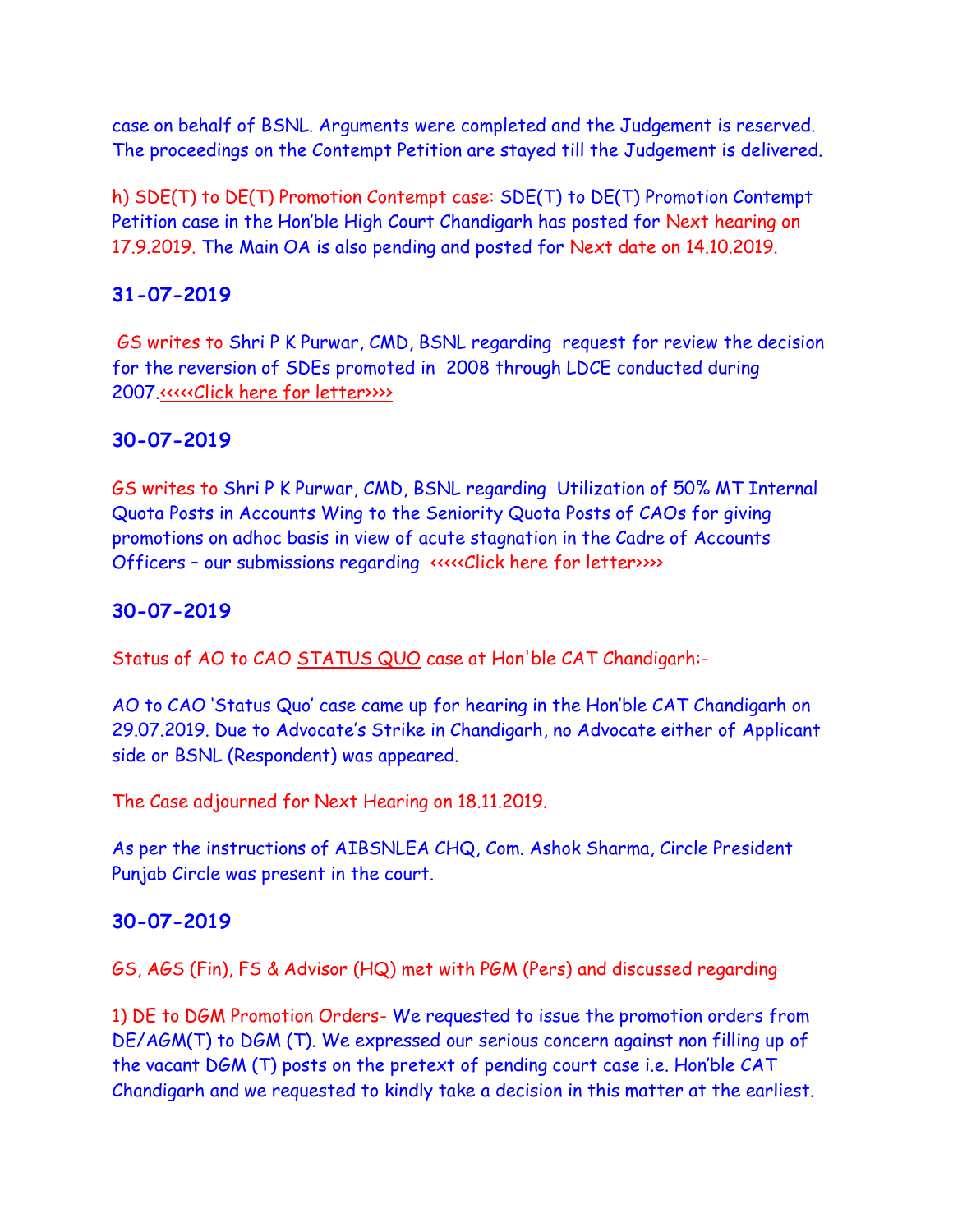PGM (Pers) mentioned that efforts are being made to get the directions from Hon'ble Court and promotion orders will be issued on receipt of the directions from the court. However, we further requested to issue the DE to DGM promotion on ad-hoc basis since we have already submitted the Seniority list of TES Group- B to the Hon'ble CAT Chandigarh and there is no interim injunction available in this regard.

2) CAO to DGM (F) Promotion:- We requested to issue the promotion orders from CAO to DGM (Fin). PGM (Pers) informed that the APAR and VCs have been called for for all the eligible CAOs and the promotion orders will be issued shortly

3) Utilization of MT Quota 336 CAO Posts: We requested for the approval of BSNL Management Committee for utilization of 336 MT Quota CAO Posts to SCF quota for Ad-hoc promotions to CAOs. PGM (Pers) mentioned that as the Management including CMD BSNL, Dir (CM/HR), Dir (Fin) & Dir (EB), all have joined BSNL Board recently and the MC has to appraise this matter. However, the case is under submission and after discussion it will be approved

4) Regularization of the date of Promotion of AGMs/DEs as 29.6.2018: We requested for the regularization of the date of Promotion of AGMs/DEs as 29.6.2018 irrespective of their date of joining duty and extension of subsequent benefits if any with respect to the date of Promotion on 29.6.2018 pursuant to the instructions contained in AGM (Pers.I) BSNL CO, New Delhi Letter dated 4.7.2018, 5.7.2018 & 6.7.2018. In this regard we informed that AIBSNLEA has written a letter to the GM (Pers) on 03.10.2018 along with the Clarification sought by the CGM Kerala Circle on 27.7.2018 but till date no clarification was issued by the Pers. Branch of the BSNL Corporate Office to Kerala Circle or other Circles. After detailed discussion PGM (Pers) assured to issue the clarification shortly.

5) Reversion of SDEs promoted in 2008 through LDCE conducted during 2007: We requested to stop the proposed move of reversion of SDEs promoted in 2008 through LDCE conducted during 2007 as per the judgment pronounced by the Madras High Court. We pleaded that as per the clarification issued by BSNL CO letter dated 16.04.2007, the JTOs have been permitted to appear the LDCE on 15.07.2007 and they have passed the LDCE and promoted as SDE in the year 2008. They are working as SDEs (Regular) for the past 11 years and their names are appearing in the DE Seniority list No 8 and they are waiting for the DE promotion very eagerly. We also argued that the rule amended during the year 2013 can not be applied to the exam conducted during 2007. After detailed discussions, PGM (Pers) has been convinced and assured to look into the matter and considered positively.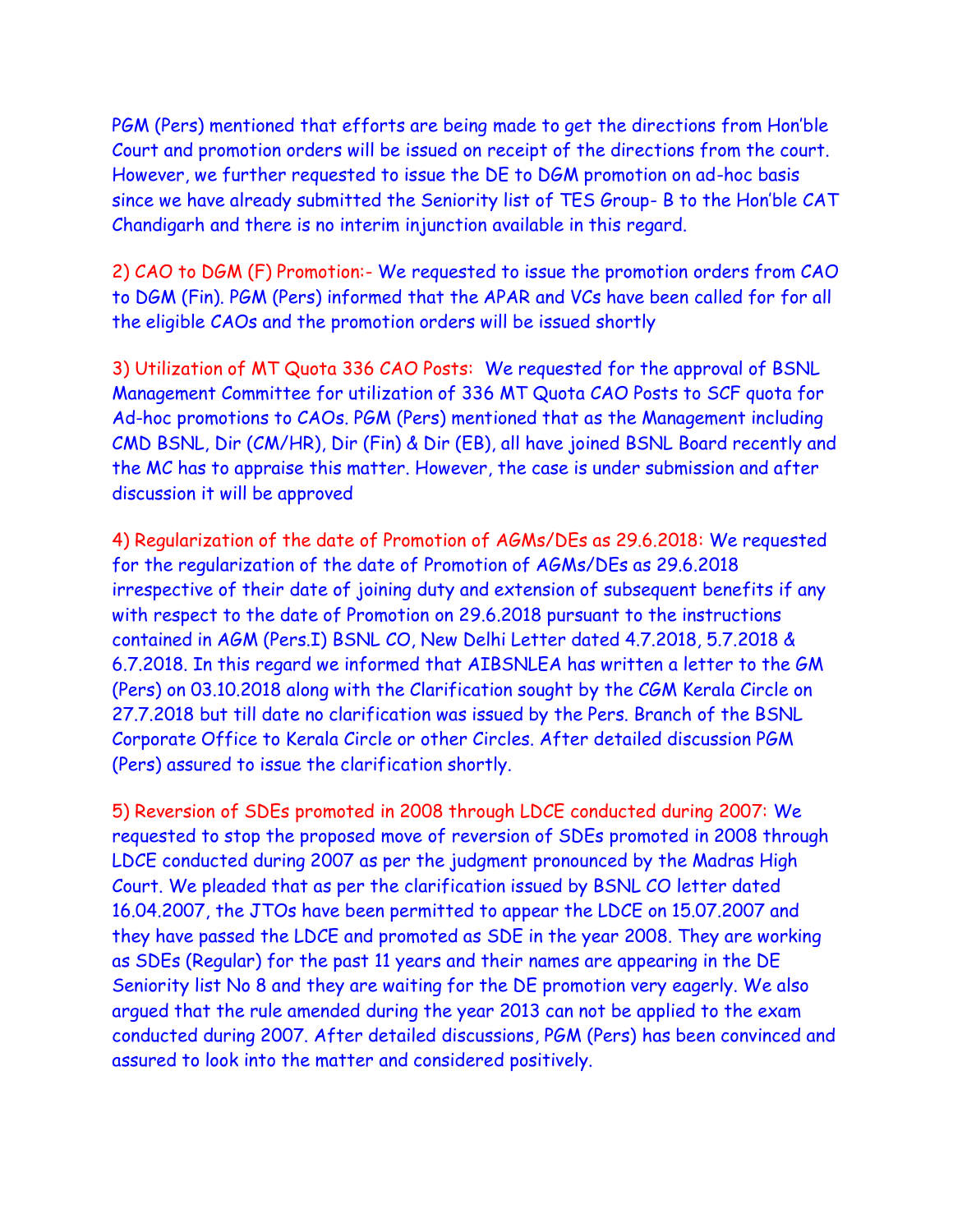6) Allowing one more chance for appearing online examination in respect of EPP:- We requested for the early issuance of orders allowing one more chance for appearing online examination in respect of EPP. PGM (Pers.) mentioned that necessary guidelines in this regard will be issued from Pers. Branch shortly.

7) Request transfers in the cadre of DGM (Engg) :- We requested for the early issuance of transfer orders in the cadre of DGM (Engg) since they have completed more than two years and some of the Officers has attained the age of 59. PGM (Pers.) mentioned that the proposal has been sent to the competent authority and waiting for approval. On receipt of the same, the orders will be issued.

8) Request transfers in the cadre of Accounts Officers: We requested for the early issuance of transfer orders in the cadre of Accounts Officers since they have completed more than two years. PGM (Pers.) mentioned that the proposal is under submission to the competent authority for approval and orders will be issued shortly.

9) Request transfer in the cadre of DE/CAO/SDE: We requested PGM (Pers) to consider request transfer cases on Medical and Immunity Grounds. PGM (Pers) assured to look in the matter.

10) Consideration of Permission for Deputation: We requested to clear the pending request of deputation cases in the cadre of PA/PS, SDE/AO, SDE(T/E/C) and JTO(T/C/E). PGM (Pers) mentioned that as per the instructions of CMD BSNL, the request for deputation cases are kept pending. Earlier these were cleared on case to case basis as per discretion, but now one policy is required to be framed for the same. PGM (Pers) further advised to take up the issued with CMD BSNL.

### **29-07-2019**

The weekly meeting of the Association will be held tomorrow on (30.07.2019) instead of Thursday (i.e.01.08.2019)

### **29-07-2019**

**REVIVAL OF BSNL & MTNL :** It is reliably learnt that DoT has finalized a revised Cabinet Memo for the Revival of BSNL and MTNL on the basis of the Group of Ministers recommendation and the same was approved by the Hon'ble MOC. The Cabinet Memo has been sent to all the concerned Nodal Ministries for comments and will finally be sent to the Cabinet for consideration and approval. The Salient features of the Cabinet Memo are:-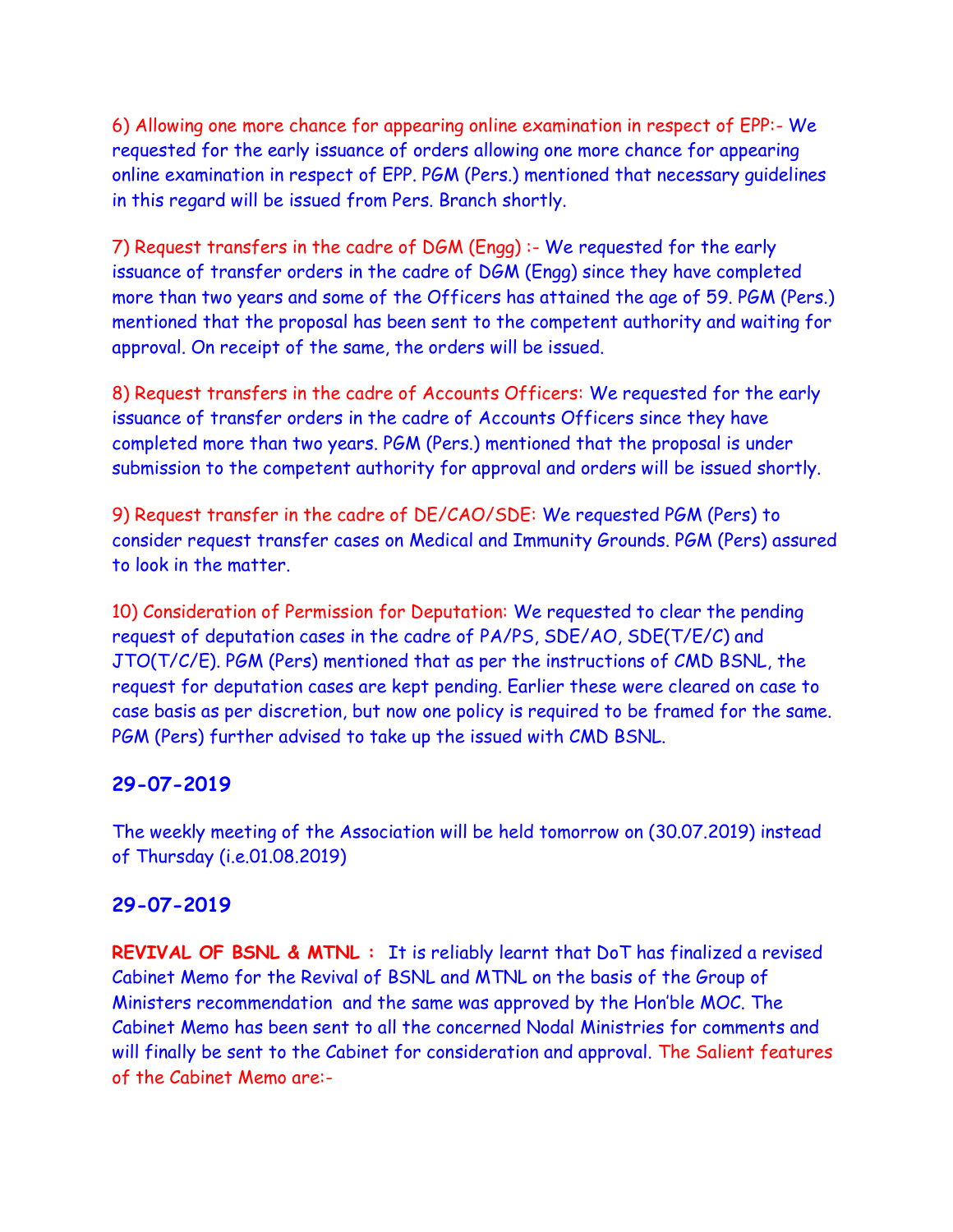1) VRS Package to BSNL/MTNL employees: VRS Package to BSNL/MTNL employees who are attaining the Age of 50 & above wherein they will get 25% more than the Gujarat Model towards Ex- gratia and Ex-gratia will be paid in cash as detailed below.

a) The Employees opting VRS will get cash payment of Ex- gratia amount in single go or maximum 5 instalments on optional basis for availing Income Tax benefit.

b) The formula for VRS Package is (Ex-gratia+Pension) or 125% of the salary, whichever is less.

c) The Employees having 40 months Service left will get full Salary benefits.

d) Leave Encashment & Pension (without Commutation) will be paid at the time of VR but the Gratuity and Commutation Value of Pension Payment will be deferred till they attain the age of Superannuation (i.e., 60 Years) or after 5 years. During the intervening period from the date of VR to the date of attain the age of 60 Years, Employees will get interest @ 8% on their Gratuity amount.

e) The Ex-gratia amount for VRS will be paid by BSNL/MTNL by issuing of Bonds on the basis of the Sovereign guarantee given by the Govt. of India. 50% of interest liability on bonds will be born by Govt.

Through this process, Govt. will ensure reduction of about 70% staff.

2) The roll out of age from 60 years to 58 years: After implementation of VRS, the roll out of age from 60 years to 58 years in respect of BSNL/MTNL employees will be effective from 01.01.2020.

3) 4G Spectrum allocation to BSNL/MTNL: Rs.14,000 and Rs.7,000 crs +GST will be borne by the Govt for 4G Spectrum allocation to BSNL/MTNL.

4) Merger of BSNL & MTNL: The debts of BSNL/MTNL will be transferred to the Special Purpose Vehicle (SPV) created for this purpose and after zero debt of both the Companies BSNL and MTNL will be merged. The Special Purpose Vehicle will take care of the Capital expenditure of the Company. The Debt/Loan of BSNL as on date Rs.19000 Crs and anticipated Debt/Loan to the tune of Rs.4000 Crs. will be taken over by the Special Purpose Vehicle with equivalent Land parcels.

5) Monetization of Assets of BSNL/MTNL: Monetization of Assets of BSNL/MTNL will be done by the respective PSUs in consultation with the Committee being formed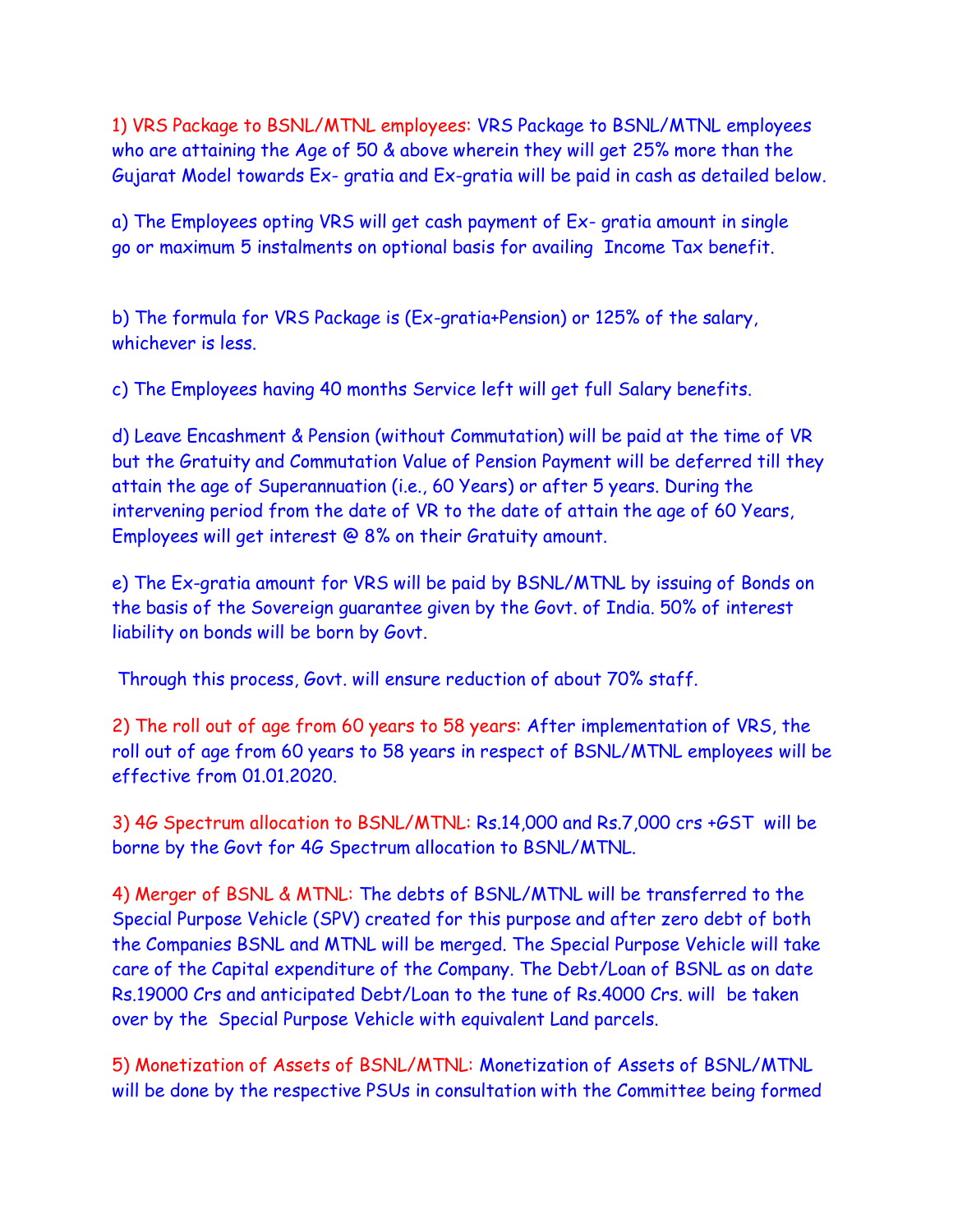with the approval of the Hon'ble MOC which will have DoT/BSNL/MTNL/DIPAM Officers and the funds will be utilized only for BSNL/MTNL.

But DoT has not invited the Recognised Associations and Unions of BSNL who are the equally Stake holders of the Company for discussing about the Revival Plan of BSNL , even though AIBSNLEA as well as AUAB have written the letters to the Hon'ble MoC for inviting us for discussions regarding the Revival Package. However, keeping in view the present scenario & above developments, AUAB has decided to conduct the meeting on 01.08.2019 to discuss about the future course of action.

AIBSNLEA will strongly oppose the roll out of Retirement Age from 60 years to 58 years which is in violation of Absorption terms and conditions of BSNL Employees and threat to Job Security.

### **29-07-2019**

Resolutions Passed in the 6<sup>th</sup> AIC at Vijayawada from 14.7.2019 to 16.7.2019 [<<<<<Click here>>>>](http://www.aibsnleachq.in/Resolution%206th%20AIC_190729.docx)

### **29-07-2019**

**GS writes to the PGM (Pers.),**BSNL Corporate Office regarding

Request for transfer / posting / cancellation / retention in the cadre of Account officer «<< click here for letter >>>

## **26-07-2019**

Meeting with DGM (Pers.): GS, President, AGS (Fin), Advisor (HQ), OS(W) and CS Gujarat Circle met DGM (Pers.) and discussed regarding :

A) Request transfers in the cadre of DGM (Engg) :- We requested for the early issuance of transfer orders in the cadre of DGM (Engg) since they have completed more than two years and some of the Officers has attained the age of 59. DGM(Pers.) mentioned that the proposal has been sent to the competent authority for approval. On receipt of the same, the orders will be issued.

B) Request transfers in the cadre of Accounts Officers: We requested for the early issuance of transfer orders in the cadre of Accounts Officers since they have completed more than two years. DGM (Pers.) mentioned that the proposal has been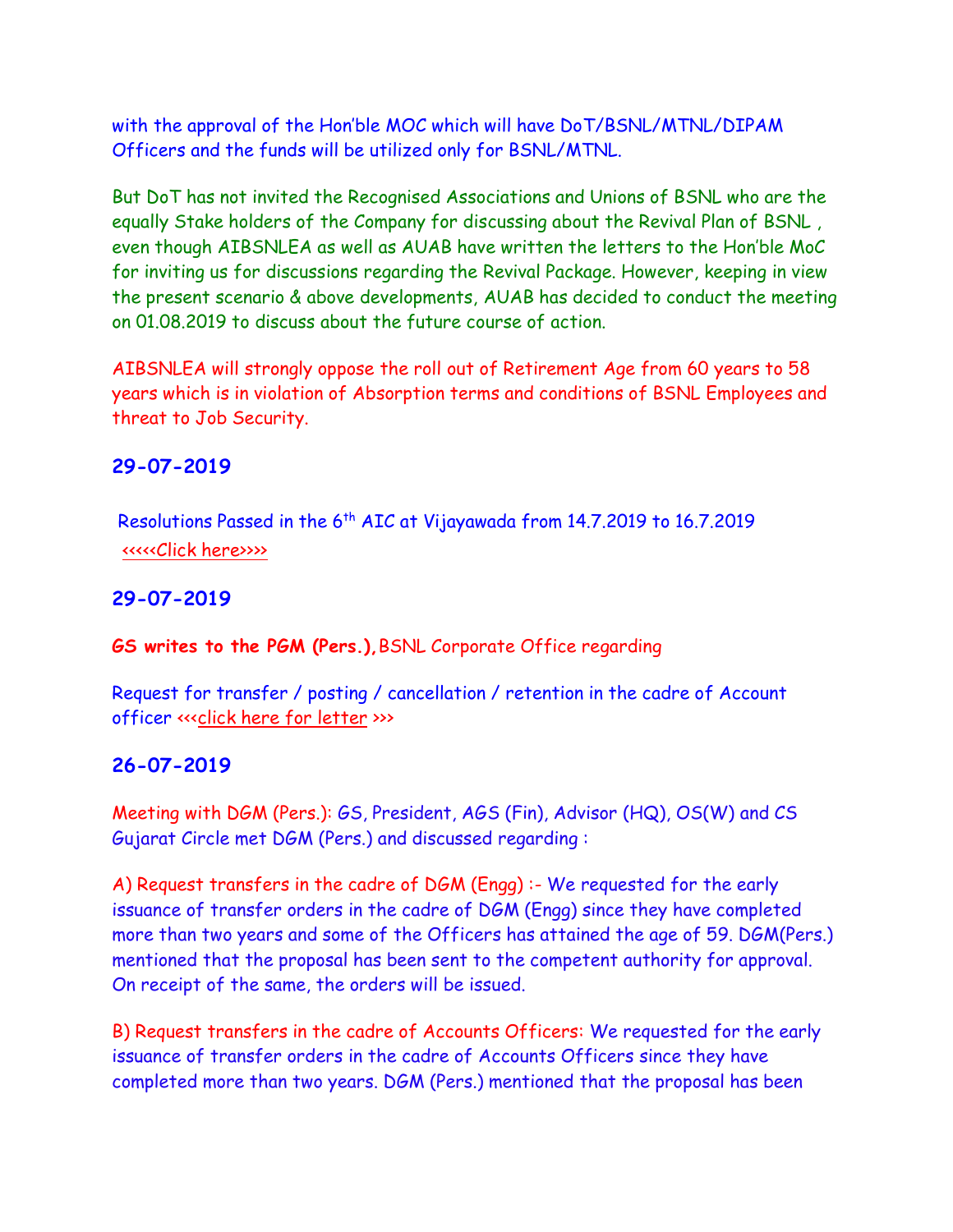sent to the competent authority for approval and assured that the orders will be issued shortly.

C) Request transfers in the cadre of DE: We requested for the early issuance of transfer orders in the cadre of DE since they have completed more than two years.

DGM (Pers.) informed that at present there are excess executives working in most of the Telecom Circles, but before taking any action it is decided to verify the same from concerned Circles and after reviewing the position, request transfers will be considered.

D) Modification of transfer orders in the cadre of SDE:- We requested modification/cancellation of some transfer orders in the cadre of SDE. DGM (Pers.) assured to look into the matter.

(E) Utilization of MT Quota 336 CAO Posts: We requested for the approval of BSNL Management Committee for utilization of 336 MT Quota CAO Posts for Ad-hoc promotions. DGM (Pers.) informed that the case is under process and being submitted for the approval of the competent authority.

(F) CAO to DGM (F) Promotion:- We requested to issue the promotion orders from CAO to DGM (Fin). DGM (Pers) informed that the DPC work is under process.

## **26-07-2019**

Meeting with GM(Training): Chairman, GS, President, AGS (Fin) OS (W) and Advisor(HQ) met GM(Training) and discussed regarding

A) Refund of Wrongly deducted GTI amount: GM(Training) informed as per the Committee recommendation refund proposal has been sent to LIC through Sr.GM(Estt) and refund will be made by the LIC very shortly.

B) Allowing one more chance for appearing online examination in respect of EPP:- We requested for the early issuance of orders allowing one more chance for appearing online examination in respect of EPP. GM (Trg.) assured after the receipt of guidelines from the Pers. Branch, order would be issued.

## **24-07-2019**

Meeting of Newly elected CHQ Office bearers with PGM (Pers): Com. Prahlad Rai, our newly elected Chairman & Outgoing GS introduced the newly elected CHQ Office Bearers, Com. Subhasis Mitra,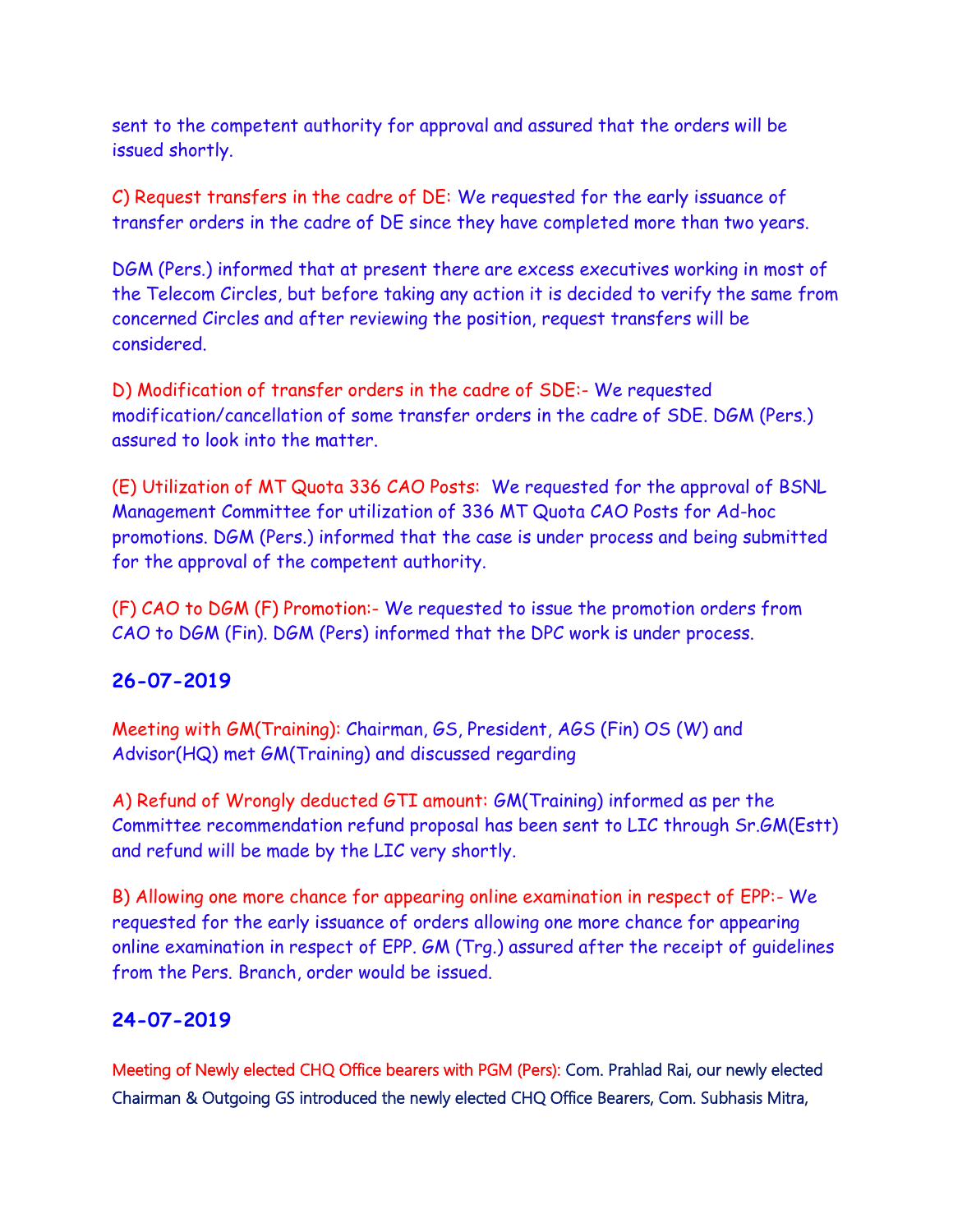President, Com.S.Sivakumar, General Secretary, Com. S.K. Hiremath AGS (Engg), Com. Rajpal Sharma, AGS (Fin), Com. V.B. Pawar AGS (C/E/TF/A), Com. Ramnath Chhabra FS, Com. Devesh Sharma OS (North), Com. A.G. Joshi OS (West) & Com. Dinesh Kumar, Adviser (HQ) to the PGM(Pers). PGM(Pers) congratulated all the newly elected CHQ Office Bearers of AIBSNLEA and thanked for invited him for our 6<sup>th</sup> AIC Open Session held on 15.07.2019 as he want to join Open Session, but could not attend due to some unavoidable official work. We discussed regarding:

(A) DE to DGM Promotion:- We requested to issue promotion orders from DE to DGM as it is pending for past six months. He mentioned that due to Hon'ble Chandigarh CAT Court directions, BSNL has filed MA in Hon'ble CAT Chandigarh for early hearing but could not heard due to non availability of Double Bench in CAT Chandigarh. He further mentioned that he is personally monitoring the case for getting the directions from the Hon'ble CAT Chandigarh and if the Hon'ble CAT will not heard early, BSNL will go to Hon'ble High Court Chandigarh for relief, so that promotion orders can be released early.

(B) CAO to DGM (F) Promotion:- We requested to issue the promotion orders from CAO to DGM (Fin). PGM (Pers) informed that the DPC work is under process and the promotion orders will be issued shortly.

(C) Transfer to Hard Tenure stations:- PGM (Pers) informed that at present there are excess executives working in Hard Tenure Circles like J&K, NE-II, Assam, but before taking any action it is decided to verify the same from concerned Circles and after reviewing the position, necessary action for cancellation/ change of transfer orders will take place.

(D) Implementation of Rule 206:- We requested to implement the Hon'ble Supreme Court Court Orders in its true spirit to avoid further litigations/ delay/ contempt cases. PGM (Pers) informed that Pers section is on the job and tried to implement it as per Legal/ASG advice at the earliest.

(E) Request transfer cases:- PGM (Pers) assured to take up all pending request transfer cases of SDE/AOs, DE/CAOs and DGMs upto 30th June'2019 as far as possible to accommodate them as per their requests on 'Own Cost' basis.

(F) Conversion of WB/ Bihar circles into Soft Tenure Circles:- We requested to convert West Bengal and Bihar Circles into Soft Tenure stations so that shortage of staff in these Circles can be managed. PGM (Pers) assured to look into the matter as per policy/ requirement.

(G) Utilization of MT Quota 336 CAO Posts: We requested for the approval of BSNL Management Committee for utilization of 336 MT Quota CAO Posts for Ad-hoc promotions. PGM(Pers) informed that the case is under process and being submitted for the approval.

Click here for glimpses>>>>> [<<<Photo1>>>](http://www.aibsnleachq.in/ecce0a7e-6ae3-46fb-bbe8-9f9f5b98d003.jpg) [<<<Photo2>>>](http://www.aibsnleachq.in/c88642f5-6741-4de3-916b-a4f658acb924.jpg) [<<<Photo3>>>](http://www.aibsnleachq.in/868b434a-dc36-4a52-93ad-196cfdc77327.jpg)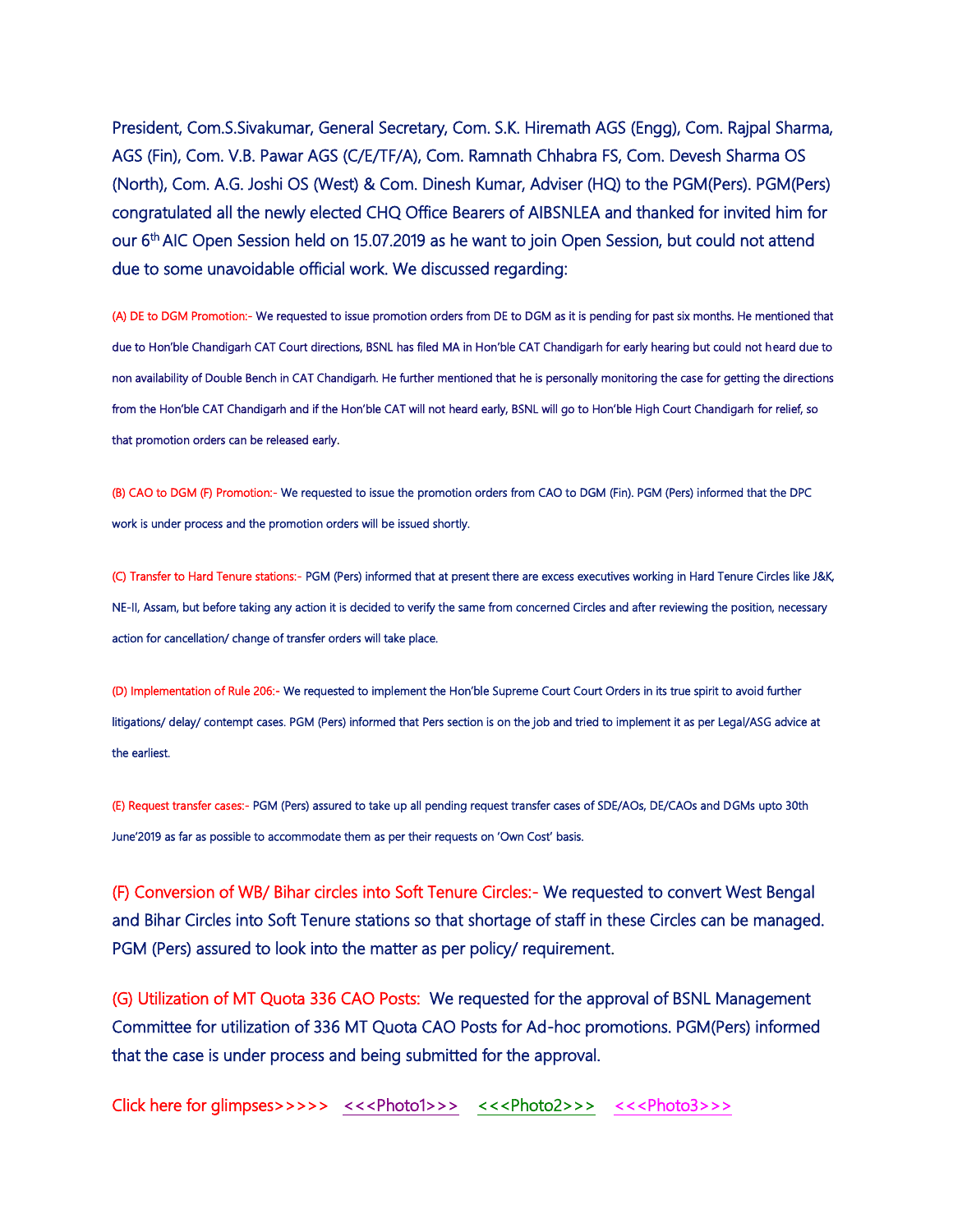#### **24-07-2019**

Introductory meeting of Newly elected CHQ Office bearers with CMD BSNL: Com. Prahlad Rai, our newly elected Chairman and Outgoing GS introduced the newly elected CHQ Office Bearers, Com. Subhasis Mitra, President, Com. S. Sivakumar, General Secretary, Com. S.K. Hiremath AGS (Engg), Com. Rajpal Sharma, AGS (Fin), Com. V.B. Pawar AGS (C/E/TF/A), Com. Ramnath Chhabra FS, Com. Devesh Sharma OS (North), Com. A.G. Joshi OS (West) & Com. Dinesh Kumar, Adviser (HQ) to the CMD BSNL. CMD BSNL greeted all the newly elected CHQ Office Bearers of AIBSNLEA and requested us both BSNL Management and Association should work together to bring the BSNL to its original primitive glory. We assured that the members of AIBSNLEA are working hard for the betterment of BSNL. We presented Shawl and 6<sup>th</sup> AIC Memento to the CMD BSNL and discussed regarding:-

(A) Immediate Financial Support to BSNL from DoT/ Govt of India:- We requested to take up the issue of refund of excess payment of Pension Contribution from the Minstry of Expenditure to the tune of Rs.2500 crores and compensation for the annual maintenance expenditure of Rural Telephone Exchanges to the tune of Rs.19000 crore from DoT. We also requested to take up the issue of refund of BWA Spectrum Charges and other dues from DoT to BSNL. CMD mentioned that we have already written a letter to DoT for all the above said payments.

(B) Soft Loan from DoT/ Bank:- CMD mentioned that as per his request, the Secretary (Telecom) has conducted meeting with the Bankers and requested to support BSNL by granting soft loans.

(C) Release of funds for Electricity bills etc.:- We requested CMD for achieving the various targets given by the BSNL Management and retaining of the existing customers and maintenance of services, small amount of fund has to be released towards Electricity bills, Hiring Vehicles bills and Mtce. bills. CMD mentioned that already he has discussed with Director (Finance) and funds are being released for Electricity bills.

(D) Release of funds to Telecom Factories:- We requested CMD BSNL to release sufficient funds for procuring raw materials from IOCL for the production of HDPE PLB Ducts for BBNL/ NFS Projects and for the requirement of various Circles since TF is getting profit margin about 15 to 20% and pending supply orders to the tune of Rs.600 crore is available at all the Telecom Factories.

(E) DE to DGM (T) Promotion: We requested CMD BSNL for his kind intervention for getting clearance from the Hon'ble CAT Chandigarh for DE to DGM promotion. CMD assured to look into the matter.

(F) Utilization of MT Quota 336 CAO Posts: We requested CMD for the approval of BSNL Management Committee for utilization of 336 MT Quota CAO Posts for Ad-hoc promotions. CMD assured to look into the matter.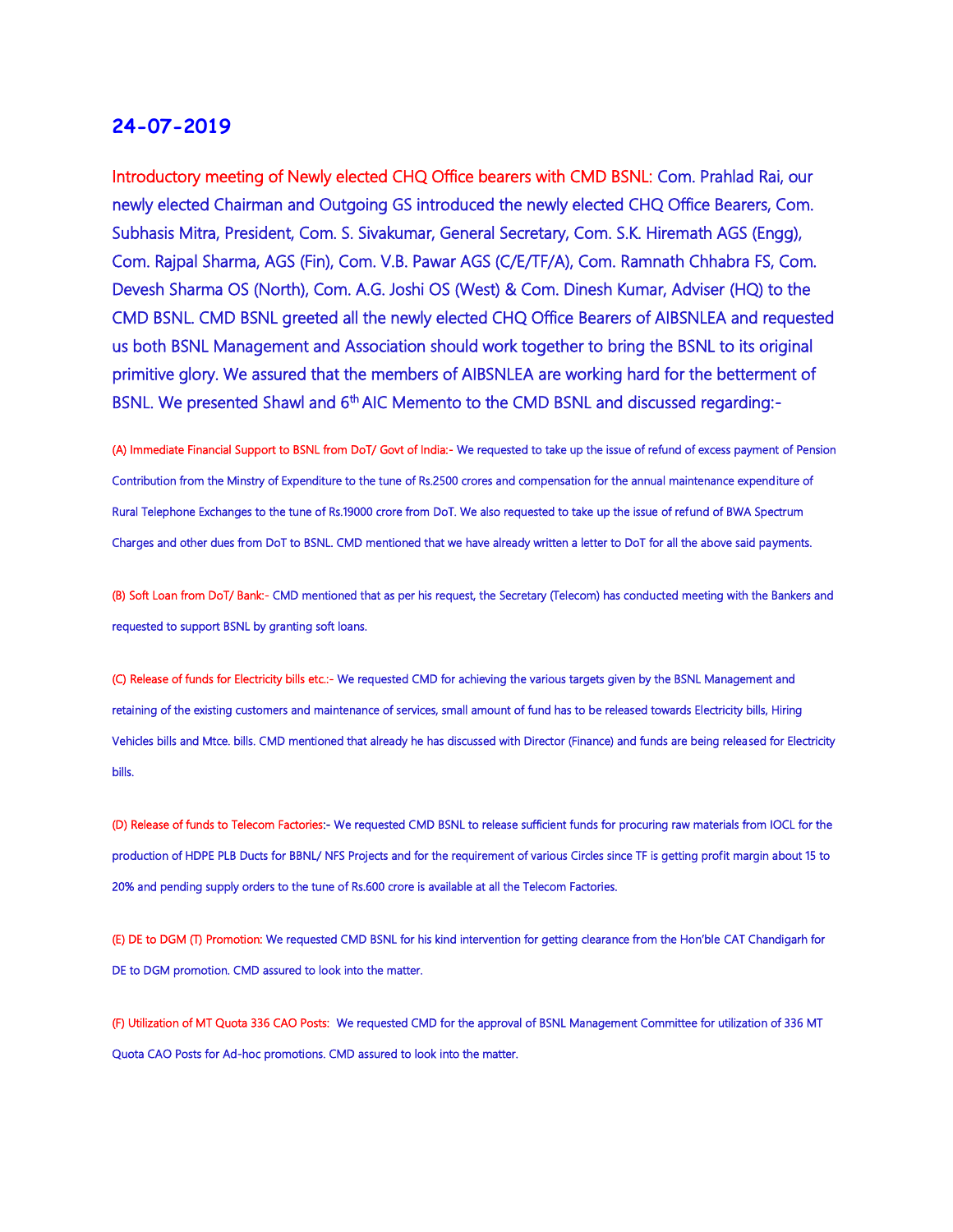(G) 3G SIMs Compatibility:- In the field units 4G SIMs were issued with the existing 3G Network. The Customers are not getting 3G Network wherever conversion of 3G to 4G has been taken place and they have to purchase of 4G Handset for the cost of Rs.15000/- This will burden the customers. By adopting the method of conversion of 3G to 4G is not at all beneficial to BSNL & Customers. This has drastically affecting the revenue of BSNL. We suggested that 3G may not be diverted so as to retain the existing customers and avoiding MNP. CMD appreciated our concern and assured to look in to the matter in the interest of BSNL.

Click here for glimpses>>>>> [<<<Photo1>>>](http://www.aibsnleachq.in/c6a72543-9b53-4e8a-bc53-7cbfd5ae2b9e.jpg) [<<<Photo2>>>](http://www.aibsnleachq.in/83318435-d975-4750-83a3-fa5cdb745b23.jpg) <<<Photo2>>>>>>>> [<<<Photo3>>>](http://www.aibsnleachq.in/c08671a8-3a20-4697-8199-da9966a1e6e6.jpg)>

#### **24-07-2019**

Meeting of Newly elected CHQ Office bearers with Director (CM/HR) BSNL Board:Com. Prahlad Rai, our newly elected Chairman & Outgoing GS introduced the newly elected CHQ Office Bearers, Com. Subhasis Mitra, President, Com. S. Sivakumar, General Secretary, Com. S.K. Hiremath AGS (Engg), Com/ Rajpal Sharma, AGS (Fin), Com. V.B. Pawar AGS (C/E/TF/A), Com. Ramnath Chhabra FS, Com. Devesh Sharma OS (North), Com. A.G. Joshi OS (West) & Com. Dinesh Kumar, Adviser (HQ) to the Director (CM/HR). Director (CM/HR) congratulated all the newly elected CHQ Office Bearers of AIBSNLEA. We discussed regarding:-

(A) DE to DGM (T) Promotion: We requested Dir (CM/HR) to expedite DE to DGM promotions. Dir (HR) informed that an urgent MA has been filed as requested by AIBSNLEA to expedite the settlement of the issue immediately and PGM (Pers) is pursuing the case for early issuance of the promotion orders.

(B) Utilization of MT Quota 336 CAO Posts: We requested Dir (CM/HR) for the approval of BSNL Management Committee for utilization of 336 MT Quota CAO Posts for Ad-hoc promotions. Dir (CM/HR) informed that the case is under process and being submitted for the approval.

(C) Achieving of targets given by the BSNL Management:- We requested Dir (CM/HR) for achieving the various targets given by the BSNL Management and retaining of the existing customers/ maintenance of services, small lots of funds it is required to release the funds towards Electricity bills, Hiring Vehicles bills and Mtce. and Labour Contractors bills etc. Dir (CM/HR) mentioned that funds are being released for Electricity bills as per the directions of CMD BSNL.

Click here for glimpses>>>>> [<<<Photo1>>>](http://www.aibsnleachq.in/957d6f97-8763-4808-aec5-baac91d424f8.jpg) [<<<Photo2>>>](http://www.aibsnleachq.in/bbdb3b28-016d-4ca0-82f9-dfcf38682394.jpg) <<<Photo2>>>>>>>> <

#### **24-07-2019**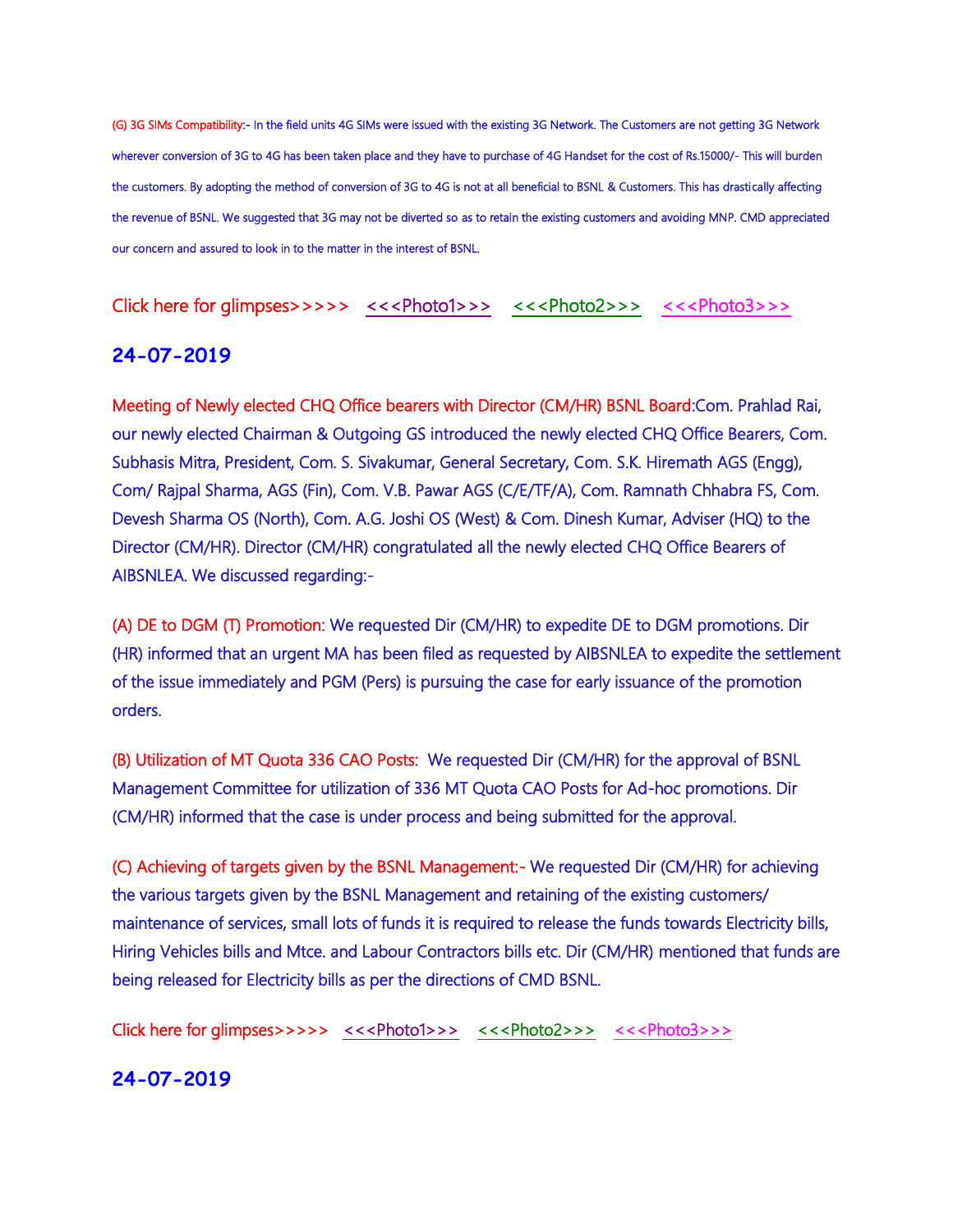Meeting of Newly elected CHQ Office bearers with Director (Fin) BSNL Board: Com. Prahlad Rai, our newly elected Chairman & Outgoing GS introduced the newly elected CHQ Office Bearers, Com. Subhasis Mitra, President, Com. S. Sivakumar, General Secretary, Com. S.K. Hiremath AGS (Engg), Com/ Rajpal, AGS (Fin), Com. V.B. Pawar AGS (C/E/TF/A), Com. Ram Nath FS, Com. Devesh Sharma OS (North), Com. A.G. Joshi OS (West) & Com. Dinesh Kumar Adviser (HQ) to the Director (Fin). Director (Fin) congratulated all the newly elected CHQ Office Bearers of AIBSNLEA. We discussed regarding:-

(A) Immediate Financial Support to BSNL from DoT:- We requested to take up the issue of refund of excess payment of Pension Contribution from the Department of Expenditure to the tune of Rs.2500 crores and compensation for the annual maintenance expenditure Rural Telephone Exchanges of to the tune of Rs.19000 crore from DoT. We also requested to take up the issue of refund of BWA Spectrum Charges and other dues from DoT to BSNL. Dir (F) mentioned that we have already taken up with DoT in respect of all the above issues.

(B) Achieving of targets given by the BSNL Management:- We requested Dir (Fin) for achieving the various targets given by the BSNL Management and retaining of the existing customers/ maintenance of services, small lots of funds is required to be released towards Electricity bills, Hiring Vehicles bills and Mtce. and Labour Contractors bills etc. Dir (Fin) mentioned that funds are being released for Electricity bills as per the directions of CMD BSNL.

(C) Space Audit:- Dir (Fin) informed that Space Audit of BSNL Buildings is required so that the unutilized vacant space can be used for rental purpose.

(D) Utilization of MT Quota 336 CAO Posts: We requested Dir (CM/HR) for the approval of BSNL Management Committee for utilization of 336 MT Quota CAO Posts for Ad-hoc promotions. Dir (CM/HR) informed that the case is under process and being submitted for the approval.

Click here for glimpses>>>>> [<<<Photo1>>>](http://www.aibsnleachq.in/57682860-8a52-4d42-96e3-aed5242394da.jpg) [<<<Photo2>>>](http://www.aibsnleachq.in/599cf72d-14d8-45bd-aba2-70297919865e.jpg) <<<Photo2>>>>>>>> [<<<Photo3>>>](http://www.aibsnleachq.in/24b26faa-9ce5-4c13-9f83-af641a22a52d.jpg)>

#### **24-07-2019**

Government of India appoints Anshu Prakash as new telecom secretary... [<<<See](http://www.aibsnleachq.in/OrdSy-2019-07-243ETOx.pdf)  [order>>>](http://www.aibsnleachq.in/OrdSy-2019-07-243ETOx.pdf)

#### **23-07-2019**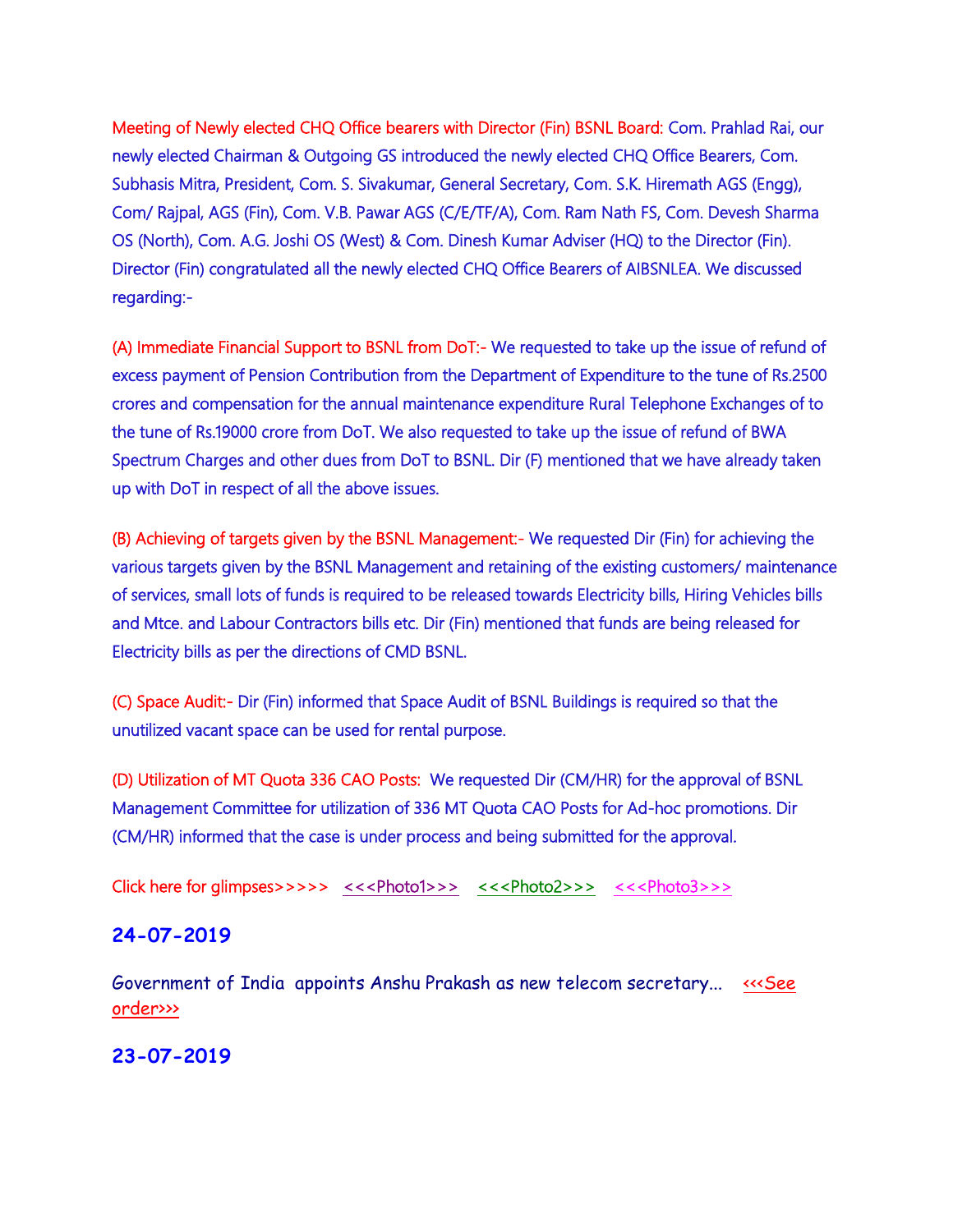Prayer for 1 year retention at ITPC,Kol has been considered by BSNLCO in favour of Sri.Subesh Dasgupta,AO applying certain conditions. Order issued today. <<<< [Click](letter%20dt%202019-07-23.pdf)  [here for letter >](letter%20dt%202019-07-23.pdf)>>>

## **23-07-2019**

BSNL Corporate issued instructions regarding guidelines for incurring Capital Expenditure in Enterprise Business Segment «<< Click here for order>>>

# **23-07-2019**

Today Com. S.SIVAKUMAR assumed as GS AIBSNLEA in the Association Office, New Delhi in the presence of our beloved Chairman Com. Prahlad Rai, President CHQ, AGS(HQ), AGS(Fin.), FS, OS(NORTH) & ADVISOR(HQs).

Click here for glimpses>>>> [<<<Photo1>>>](http://www.aibsnleachq.in/d9e393c7-338a-43aa-b7e1-311e6704252d.jpg) [<<<Photo2>>>](http://www.aibsnleachq.in/fe683fc9-bf32-4204-978b-97f2f3325744.jpg) [<<<Photo3>>>](http://www.aibsnleachq.in/7efac5eb-b3bd-44aa-ba21-91b8a58facb4.jpg)>>>>>

## **23-07-2019**

Request transfer orders issued in the grade of AOs.«<<Click here for the order>>>>

## **23-07-2019**

Due to consistent efforts of AIBSNLEA CAO to DGM (Fin) DPC work has been initiated .The eligibility list of 24 CAOs is published.«<<Click here for Letter>>>>

## **22-07-2019**

Today on 22nd July, 2019, Monday an AUAB meeting was held at RJCM Room for the discussion about the critical financial condition of BSNL CTD and an appeal from Dr. Biswajit Paul, CGM on 16th July, 2019. Com. Subhasis Mitra, CS, Com. Tridip Chakraborty, CP, Com . Ajay Kundu, ACS, took part in the meeting on behalf of AIBSNLEA/CTD. After detailed discussion on behalf of AUAB we met Sri A N Thakur, Sr. GM (HR/Admn) and it is stated that CGM's appeal will create new crisis instead of solution. That's why it is not agreed by non executive and executive employees. BSNL management has to arrange fund for the payment of the arrears wages to contract workers. It's our unanimous opinion.

## **20-07-2019**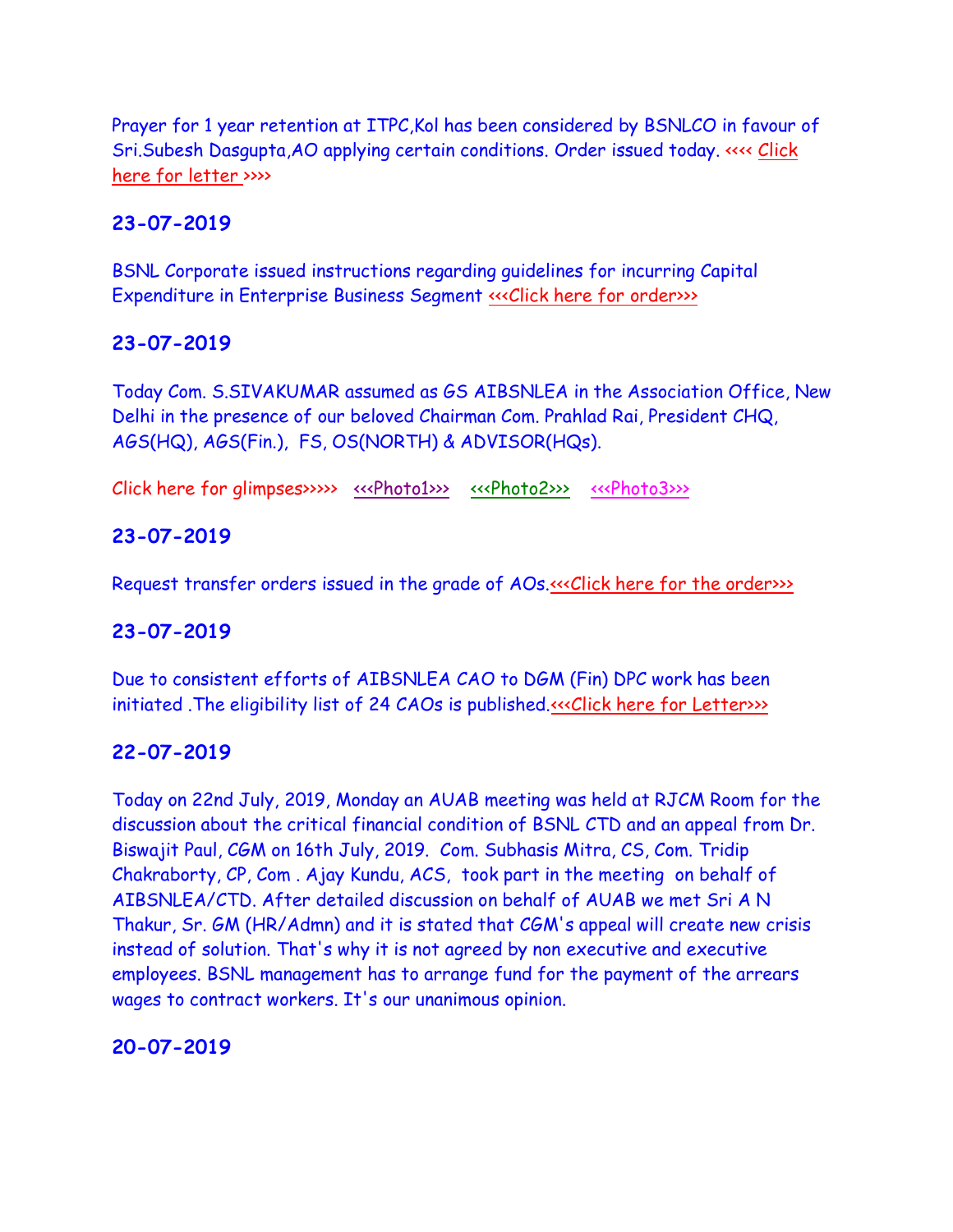<<<Click here for Key Note Address [delivered by Shri Prahlad Rai, General Secretary in](http://www.aibsnleachq.in/key%20note_vijayawada%20corrected%2008072019.pdf)  [the Open Session of 6th All India Conference](http://www.aibsnleachq.in/key%20note_vijayawada%20corrected%2008072019.pdf) of AIBSNLEA held on 15th July 2019 at [Vijayawada, Andhra Pradesh >>>>>](http://www.aibsnleachq.in/key%20note_vijayawada%20corrected%2008072019.pdf)

<<<Click here for [Report of the General Secretary](http://www.aibsnleachq.in/GS%20Report%20Final_Vijayawada.pdf) placed in the 6th All India [Conference of AIBSNLEA held w.e.f 14th to 16th July, 2019 at Vijayawada, Andhra](http://www.aibsnleachq.in/GS%20Report%20Final_Vijayawada.pdf)  [Pradesh>>>>](http://www.aibsnleachq.in/GS%20Report%20Final_Vijayawada.pdf)

# **20-07-2019**

DO letter of CMD BSNL to CGM Telecom Circle/ District [<<<<Click here for DO etter>>>](http://www.aibsnleachq.in/CMD%20letter%2016-07-2019.pdf)

# **19-07-2019**

The 3rd AIC of AIRBSNLEWA was held on 17th of July'19 in Swarna Palace at Vijayawada. Com.Subhasis Mitra AIP addressed the audience & stated that AIBSNLEA & AIRBSNLEWA are branches of the same tree. They are complementary to each other in the struggle for BSNL & for the benefits of the executives ,whether working or retired ,of BSNL. In the new Committee **Com. Prasun Mukhopadhyay was elected as OS(E) ,Com.Amit Gupta as Deputy GS**, Com.Kishan Singh as President & Com.Prahlad Rai as GS for the next term. We wish all the success for All India Retired BSNL Executives Welfare Association.

# **19-07-2019**

CS,CP,OS(E),Consultant (CHQ),CWC member & 17 Delegates including two Lady Comrades attended the 6th AIC at Vijayawada from 14th to 16th of July '19. On 12th there was CHQ office bearer meeting & on 13th Pre AIC CWC took place. On behalf of CTD CS,CP & CWC member attended Pre AIC CWC. In the Delegate session CS presented the activity report of the circle in detail.

## <<<< [Click here for CS report](CS_%206th%20AIC.pdf) >>>>

On behalf of our circle 6 delegates took part in the deliberation & discussion on GS report namely Com.Debabrata Dey, Com.Tarun Roy, Com.Satyajit Bhattacharya, Com.Dipankar Banerjee, Com.Bikash Singha & Com.Raju Ray. They elaborated the cadre problems, problems related to CTD administration & general problems regarding BSNL. Their deliberations were well appreciated by the House.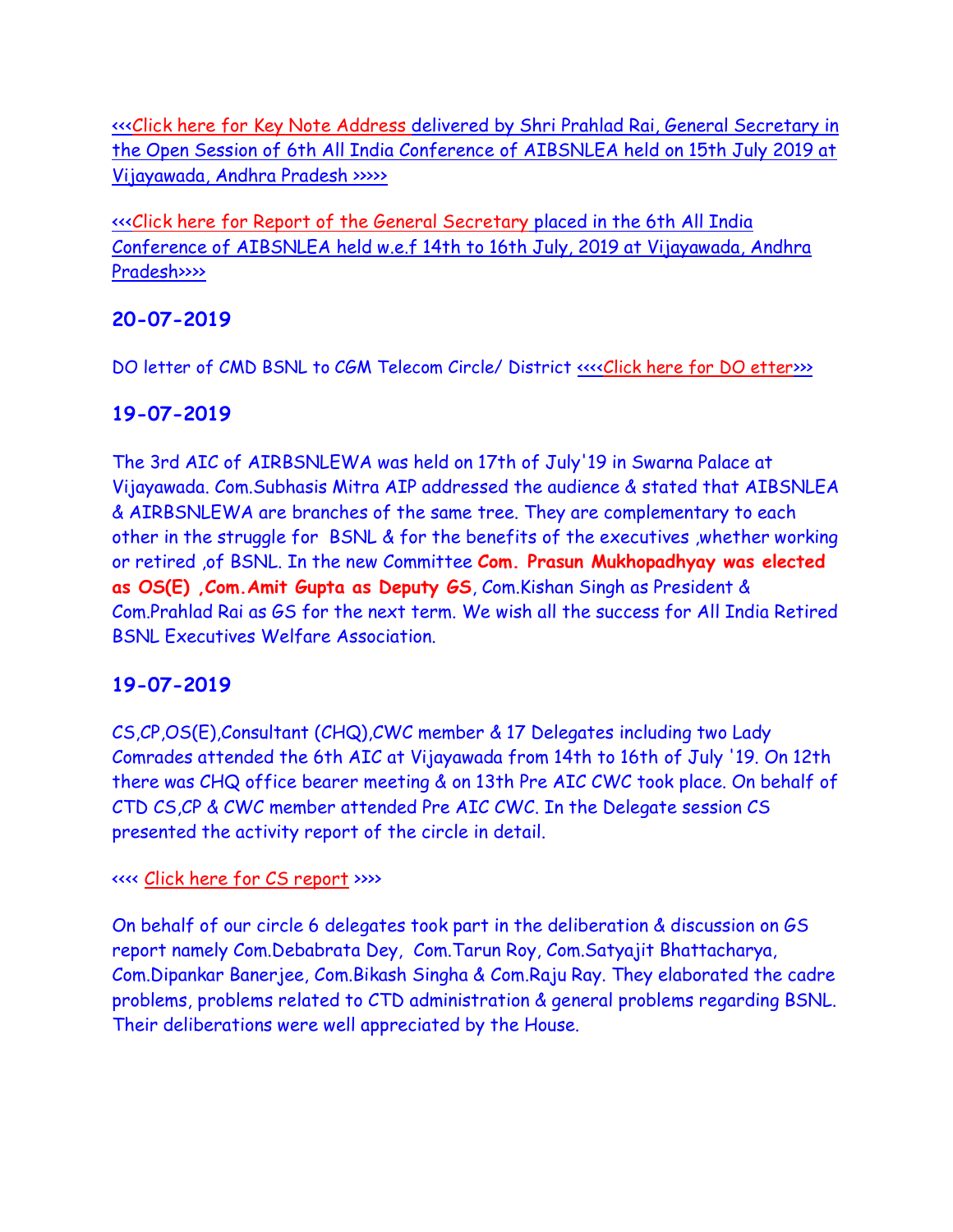Com.Supriya Kar & Com R.Hema took part in the opening song ,"Vandhe Mataram" to the much enthusiasm of the House. Com.Supriya also presented a solo song in the entertainment programme during the break.

All the comrades of CTD along with comrades of All India whole heartedly appreciated the arrangements, fooding & the lodging of the reception committee of AP & Telengana Circle.

We from CTD helped the host circle with Rs.1,00,000/- as per our promise despite of critical situation prevailing nowadays. CS conveyed his satisfaction & gratitude with pride to all the comrades who took part in collecting funds.

In the Open Session on 15th Shri.Sheetla Prasad, Director (CM & HR) BSNL CO & Shri. A.M.Gupta ,GM (SR) BSNL CO along with other dignitaries & eminent trade union leaders delivered their valuable speech which enriched the audience.

<<<<< [Click here for detailed Open session report](AIC%20Open%20session_15072019.pdf) >>>>>

Com.Prasun Mukhopadhyay was felicitated in a befitting manner by the CHQ in the occasion of his Super annuation along with other retired Comrades of the CHQ body /CP & CS including GS.

On the last day a strong CHQ committee was unanimously elected headed by Com.Prahlad Rai as Chairman, **Com.Subhasis Mitra as President** ,Com.S.Shivakumar as GS & Com.Ramnath as FS for the next term. Besides Com.Subhsis Mitra CS/CTD, **Com.Tridip Chakraborty CP/CTD was elected as Advisor (East)** in the CHQ body.

Click here for Glimpses ............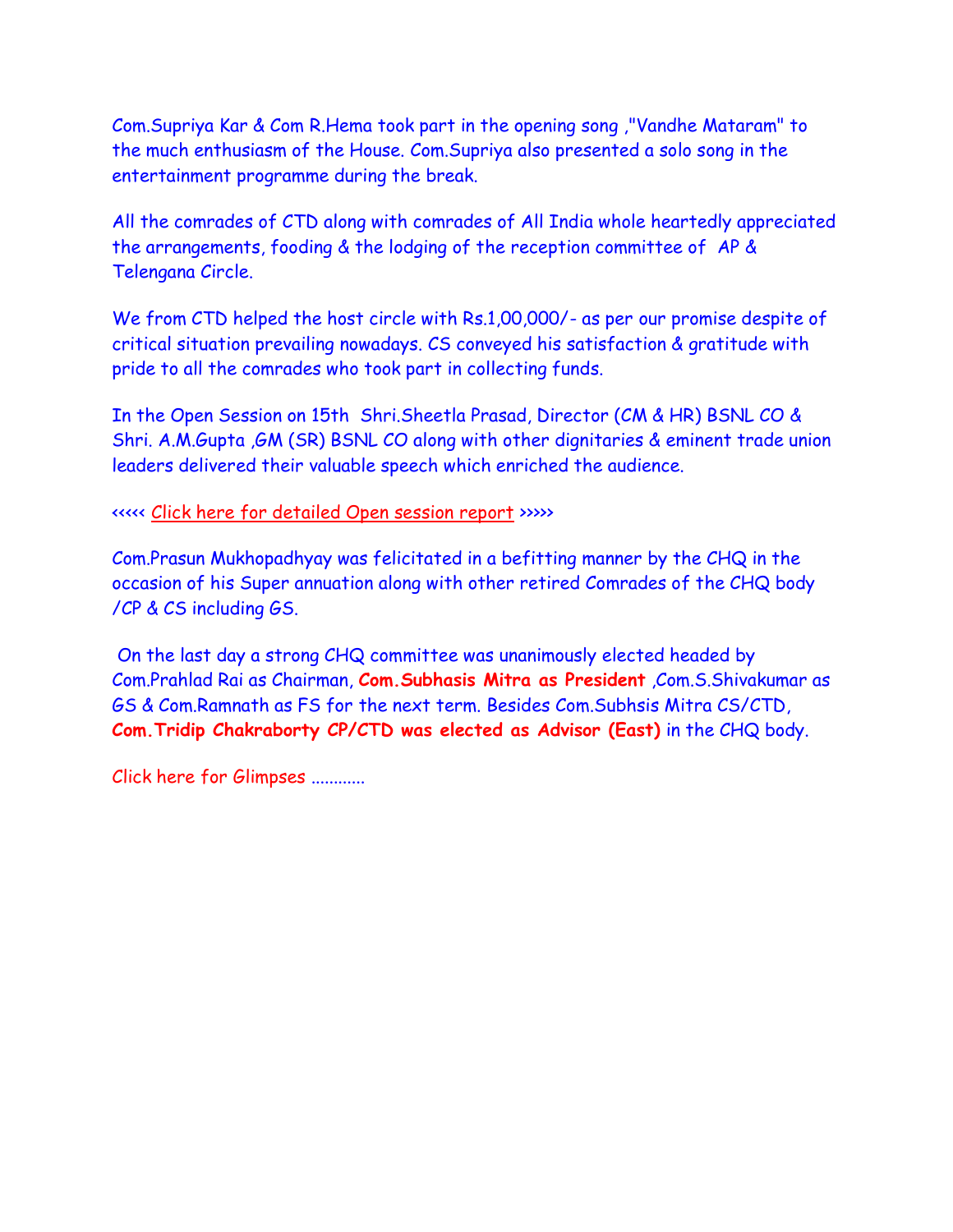









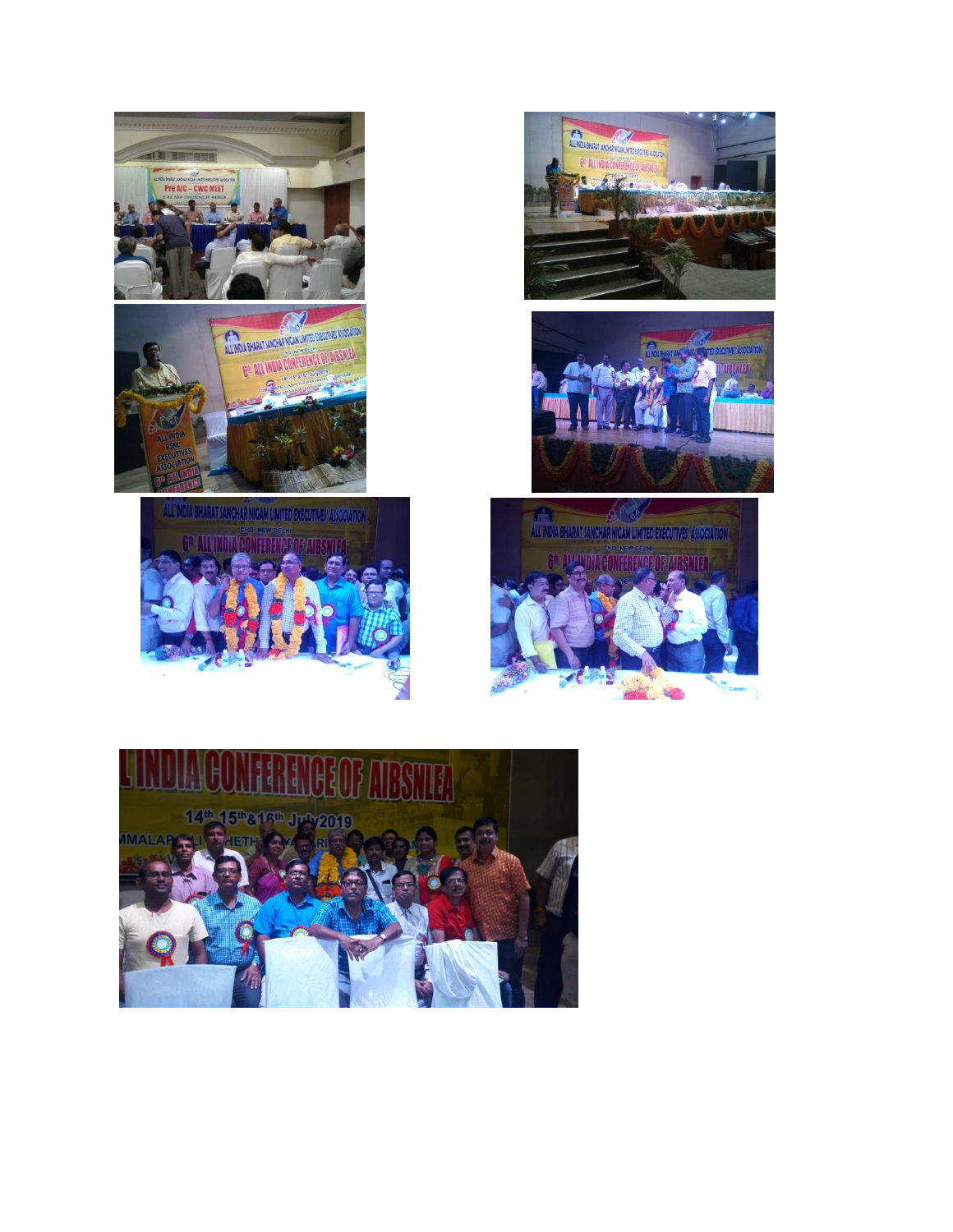### **10-07-2019**

**REVIVAL OF BSNL &MTNL :** It is reliably learnt that DoT has finalized a Cabinet Note draft for the Revival of BSNL and MTNL and has submitted to the Hon'ble MOC for approval. Thereafter it will be sent to all the concerned Nodal Ministries for comments and will finally be sent to the Cabinet for consideration and approval. The Salient features of the Cabinet Note are

1) VRS Package to BSNL/MTNL employees: VRS Package to BSNL/MTNL employees who are attaining the Age of 55 & above wherein they will get 25% more than the Gujrat Model toward Ex- gratia and Ex-gratia will be paid on cash. The Employees having 40 months Service left will get full Salary benefits. The Employees opting VRS will get cah payment of Ex- gratia amount, Leave Encashment & Pension(without Commutation) but the Gratuity and Commutation Payment will be deferred till they attain the age of Superannuation ( i.e., 60 Years) . During the left out period Employees will get interest amout @ 8% of their Gratuity amount. Through this process, Govt. will ensure reduction of 50% staff. The Ex-gratia amount for VRS will be paid by BSNL/MTNL by issuing of Bonds on the basis of the Sovereign guarantee given by the Govt. of India.

2) The roll out of age from 60 years to 58 years: The roll out of age from 60 years to 58 years in respect of BSNL/MTNL employees will be effective from 1.1.2020.

3) 4G Spectrum allocation to BSNL/MTNL: Rs.14,000 and Rs.7,000 crs will be borne by the Govt for 4G Spectrum allocation to BSNL/MTNL.

4) Merger of BSNL & MTNL: The debts of BSNL/MTNL will be transferred to the Special Purpose Vehicle (SPV)created for this purpose and after zero debt of both the Companies BSNL and MTNL will be merged. The Special Purpose Vehicle will take care of the Capital expenditure of the Company.

5) Monetization of Assets of BSNL/MTNL: Monetization of Assets of BSNL/MTNL will be done by the respective PSUs in consultation with the Committee being formed with the approval Hon'ble MOC which will have DoT/BSNL/MTNL/DIPAM Officers and the funds will be utilized only for BSNL/MTNL.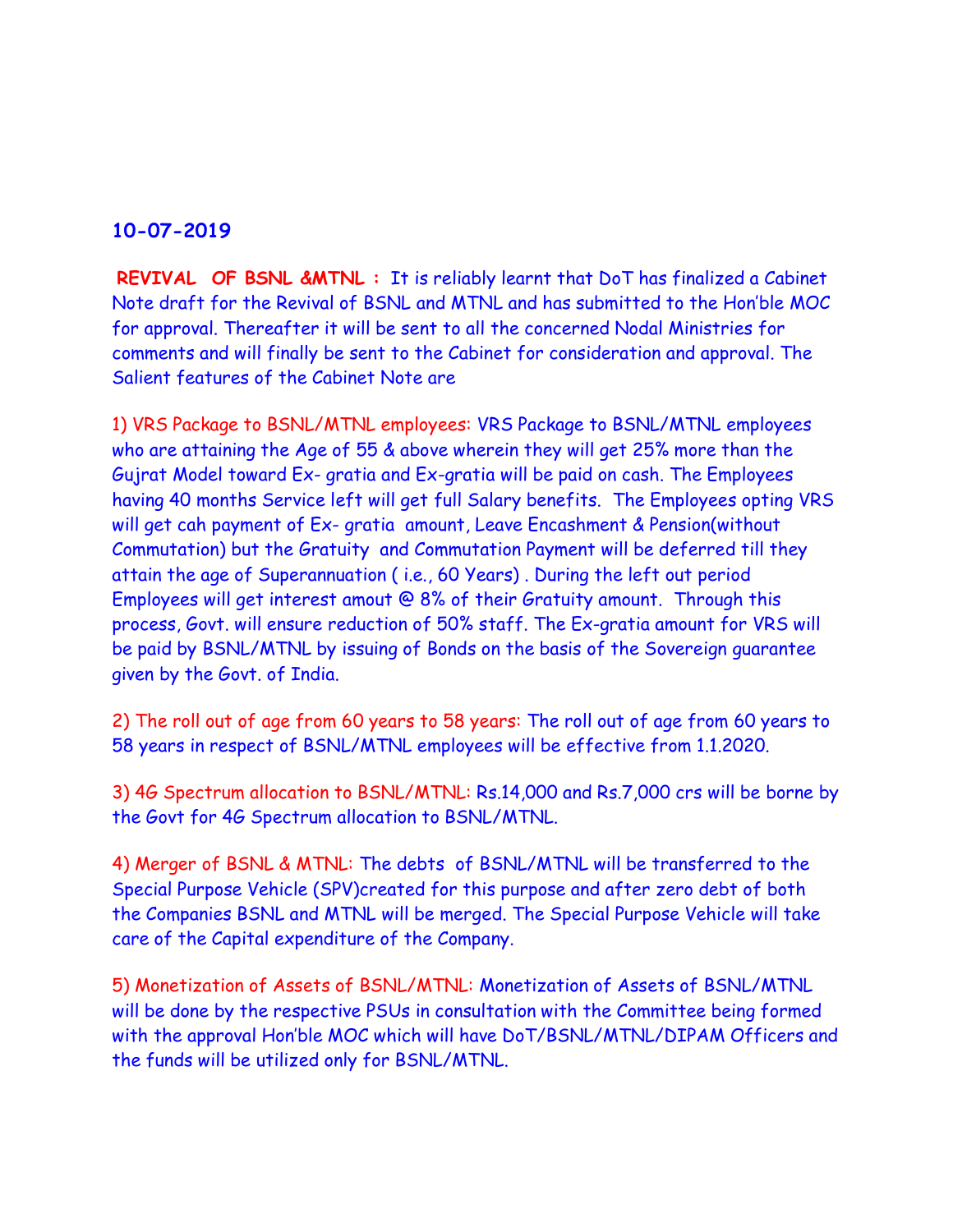AIBSNLEA will strongly oppose the roll out of Retirement Age from 60 years to 58 years which is in violation of Absorption terms and conditions of BSNL Employees and threat to Job Security.

## **10-07-2019**

**Meeting with Director (CM/HR), BSNL Board:** GS and President met Director (CM/HR), BSNL Board and discussed regarding

(a) CPC from DE to DGM (Engg.): We requested to file an urgent MA in the Hon'ble Chandigarh CAT for early hearing of DE to DGM (T) Promotion case. Director (CM/HR) assured that he will direct PGM (Pers) to file an MA immediately for early hearing through BSNL advocate in the Hon'ble Chandigarh CAT.

(b) Change of Reporting Structure of E.Z.N.C. from West Bengal Telecom Circle to Kolkata TD - Consideration of retention of Executives as per their options: We requested Director (CM/HR) to consider the options received from 18 Executives from WB Circle for retention at WB Circle due to change of Reporting Structure of EZNC from WB Circle to Kolkata TD. Director (CM/HR) mentioned that the Executives under transfer to CTD from WB Telecom circle may be retained in WB Circle only when they give willing ness to some other SSAs of WB Circle other Kolkata. We replied that after taking the willingness only we can give our acceptance.

## **10-07-2019**

**Meeting with PGM (Pers):** GS and President met PGM (Pers) and discussed regarding

(a) CPC from DE to DGM (Engg.): We requested to expedite CPC from DE to DGM on Adhoc basis. PGM ( Pers) immediately called DGM(Pers.Legal) and directed him to put up the draft for filing an urgent MA in the Hon'ble Chandigarh CAT through BSNL advocate for early hearing.

(b) Consideration request transfers in the cadre of DE/DGM (T): We requested PGM (Pers) to consider the request transfers in respect of DEs/ DGMs who have completed two years tenure and also in the verge of retirement. PGM (Pers) assured an early action in this regard.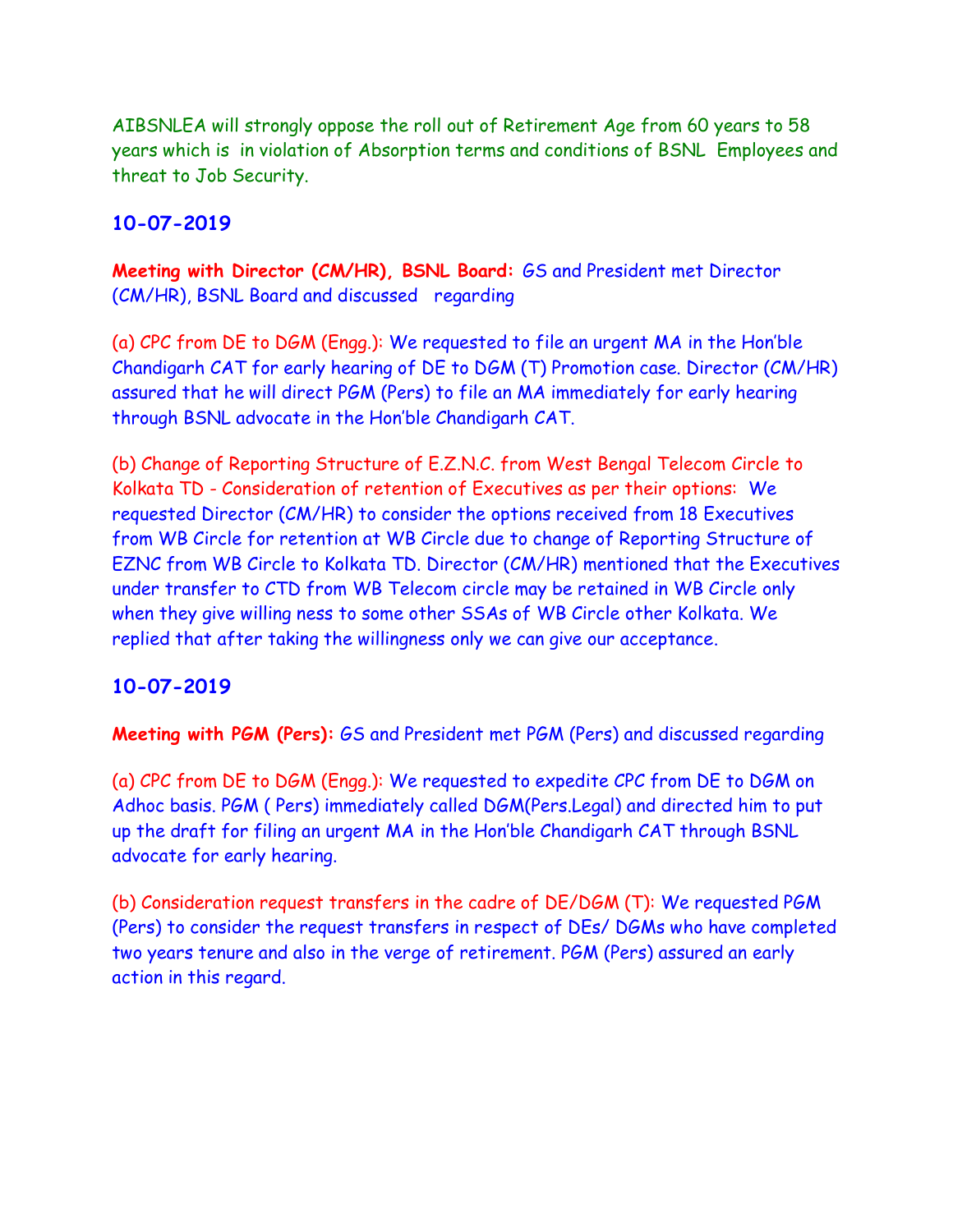## **08-07-2019**

GS writes to on 3.7.2019

(i)The PGM (Pers.),BSNL Corporate Office regarding

(a)Representation received from Shri Subesh Kumar Dasgupta, Staff No. 180497,AO, Kolkata regarding acceptance of voluntary retirement application and reinstate in ERP upto the date of acceptance of VR. <<<<<< [click here for letter](letter%20dt%2003072019.pdf) >>>>>>

### **05-07-2019**

DoT issued instructions for increase of IDA w.e.f. 01.07.2019 [<<<Click here for](http://www.aibsnleachq.in/69f28f78-ee49.pdf)  [order>>>](http://www.aibsnleachq.in/69f28f78-ee49.pdf)

### **05-07-2019**

Meeting with PGM (Pers.), BSNL CO:

Yesterday, GS, President met PGM (Pers) and requested to file an urgent MA in the Hon'ble Chandigarh CAT for early hearing of DE to DGM(T) Promotion case. He directed DGM (Pers. Legal) to file an MA immediately through BSNL advocate in the Hon'ble Chandigarh CAT.

### **05-07-2019**

Meeting with Director (Estt), DoT: GS, President met Director(Estt), DoT and discussed regarding

I) Reply to DOP&PW delinking of Pension from Pay revision : Director(Estt) informed that the reply to DoP&PW has been sent clarifying these points.

a) At present the pension revision is linked with pay revision as per the Rule.

b) In case pension is revised to pre-retired 1.1.2017 BSNL Pensioners, then pension will be more than the post retired BSNL Pensioners in case the Pay is not revised, this will create anomaly.